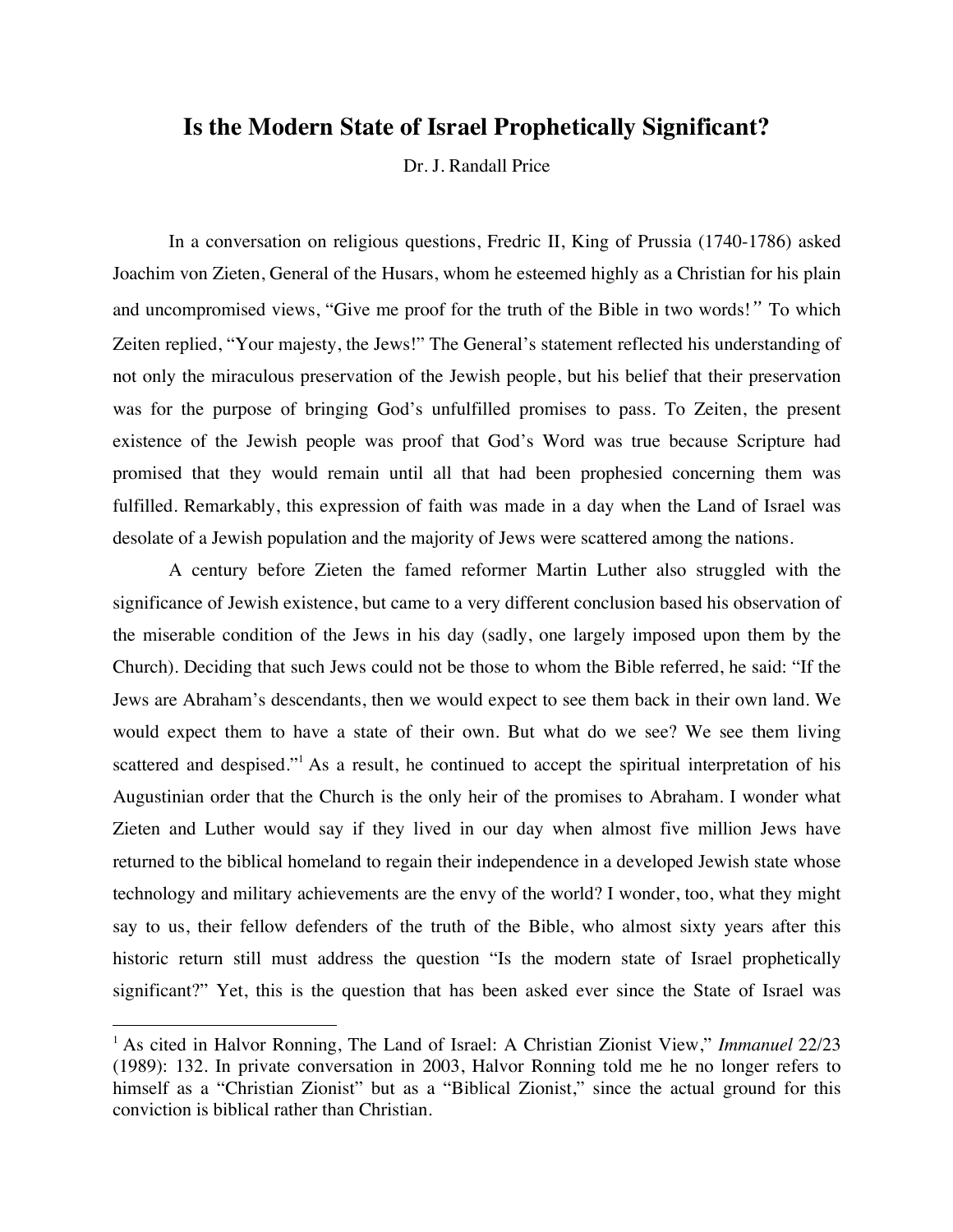established and continues to be at the center of controversy, if not conflict, within the evangelical church today.

# **The Attitude toward the Modern State of State of Israel Among the Churches in Israel**

The question of the importance of Israel's renewed existence and dominance in the Land has been of special concern to the historic churches in the Holy Land. The Ecumenical Theological Research Fraternity in Israel, which since its beginning in 1966 has monitored and evaluated developments in Christian attitudes toward Judaism in official documents by churches, has considered the change of attitude in theology and church policy toward the State of Israel. In the view of the Fraternity, the conclusion was that for "the lives of Christians living here, the impact is deep and challenging, shaping personal thinking, study and teaching; elsewhere, however, the very fact of Israel's existence can be a stumbling block for current theological concepts as well as for many churches and their policies."<sup>2</sup> In the East, both the Chalcedonian churches (Roman Catholic, Greek Orthodox), but especially the non-Chalcedonian churches (Syrian, Coptic, Ethiopian, Armenian), $3$  view the existence of the State of Israel, and especially Judaism, as an intrusion into a religious situation dominated by their ecclesiastical bodies since the early centuries of Christianity. From their shared theological perspective of replacement theology, they are the rightful successors of the ancient church and therefore of the old Israel and consider themselves to be a part of the Land in their own right. Their theological attitude toward the successive governments that have occupied the Holy Land throughout history (Arab Muslim, Crusader, Mameluke, Turk, British) has usually been one of indifference, viewing one invader the same as the other. For this reason the modern rebirth of the Jewish state is seen as of no special importance. This theological attitude is more or less held by churches in the West, who, with churches in the East must enter into conflict with the Jewish state over political and property issues or in protests of the Israeli government's treatment of the resident Christian community, the larger percentage of which is Palestinian Arab.

<sup>&</sup>lt;sup>2</sup> Petra Heldt and Malcolm Lowe, "Theological Significance of the Rebirth of the State of Israel: Different Christian Attitudes," *Immanuel* 22/23 (1989): 133.

<sup>&</sup>lt;sup>3</sup> These terms distinguish those churches with respect to their adoption of or rejection of the conclusions of the Council of Chalcedon convened in A.D. 451.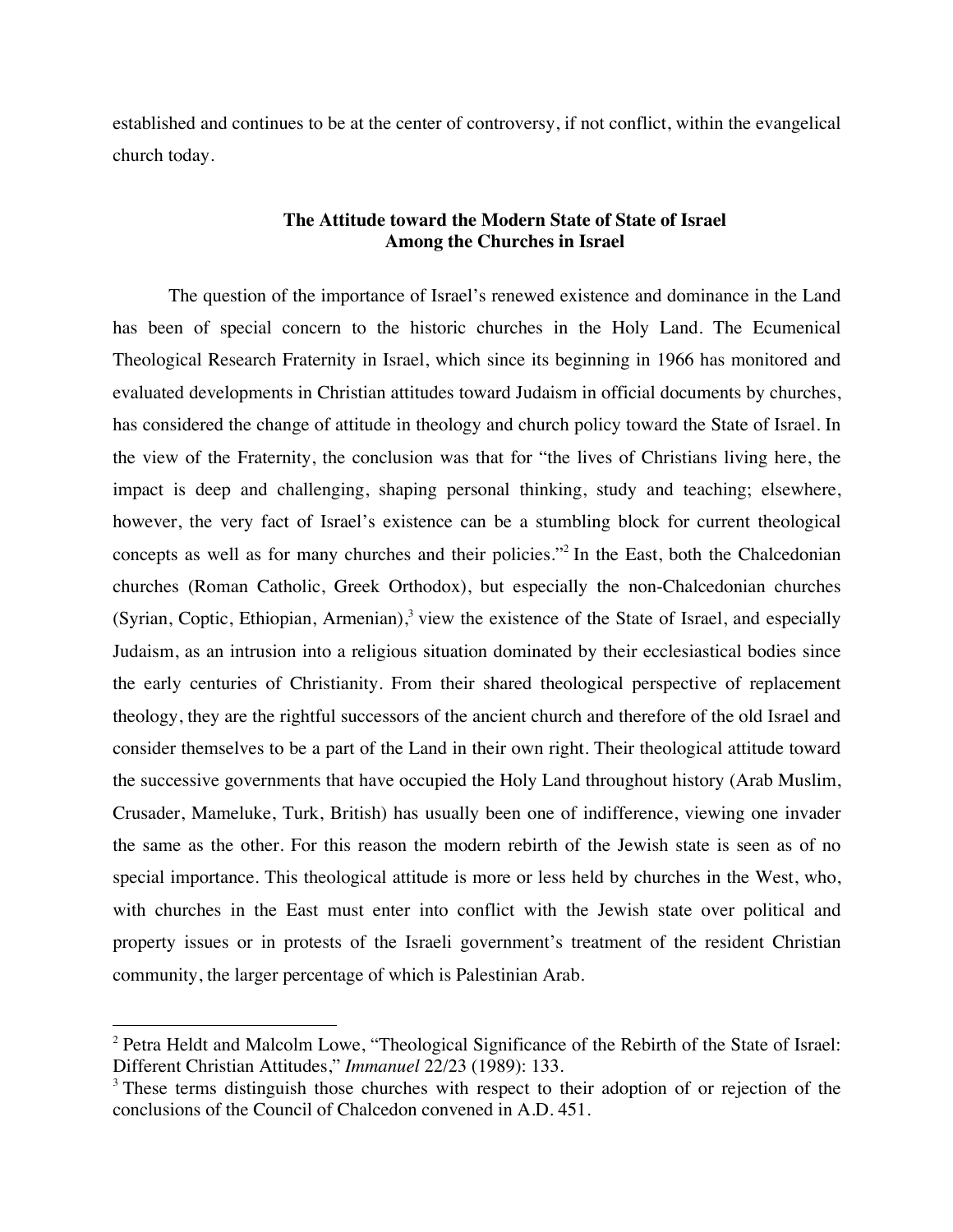# **The Attitude toward the Modern State of Israel Among Churches in the West**

There are also Catholic, Protestant, and Reformed churches in the West who, while accepting the political reality of the modern Jewish state, deny any theological importance to Jewish regathering. For example, the Vatican's Commission for the Religious Relations with the Jews has stated "The existence of the State of Israel and its political options should be envisioned not in a perspective which is in itself religious, but in their reference to the common principles of international law: The permanence of Israel … is an historic fact and a sign to be interpreted within God's design."<sup>4</sup> In like manner, the 199<sup>th</sup> General Assembly of the Presbyterian Church (U.S.A.), separating the political return from theological significance declared: "[As] no government at any time can ever be the full expression of God's will, [so is the] State of Israel a geopolitical entity and is not to be validated theologically."<sup>5</sup> As a result of adopting this distinction, such churches have placed themselves in an adversarial position to those who advocate a definite theological significance to the establishment of the modern Jewish state. These churches have in particular come into conflict with Christian Zionism, which in its various forms claims more than 90 million adherents. One of the tenets of Christian Zionism is that the Jews are being regathered to the biblical Land of Israel to form a state and reclaim Jerusalem as part of the purpose and plan of God to fulfill prophecy and bring the promised blessings of God and world peace to the ends of the earth. In this regard Christian Zionists assert:

The message which God told the prophet to declare to all nations is that the gathering of Israel is the purpose and achievement of God. The Zionistic movement is just His instrument, when acting according to His plans. An anti-Zionisitic movement who opposes the return and presence of the nation of Israel

<sup>&</sup>lt;sup>4</sup> "Commission for Religious Relations with the Jews: Notes on the Correct Way to Present the Jews and Judaism in Preaching and Catechesis in the Roman Catholic Church (June 1985)," reprinted in Helga Croner ed., *More Stepping Stones to Jewish Christian Relations* (New York, 1985), pp. 220-232.

<sup>&</sup>lt;sup>5</sup> "A Theological Understanding of the Relationship between Christians and Jews: A Paper Commended to the Church for Study and Reflection by the  $199<sup>th</sup>$  General Assembly of the Presbyterian Church (U.S.A.), 1987," as cited in *Immanuel* 22/23 (1989): 137.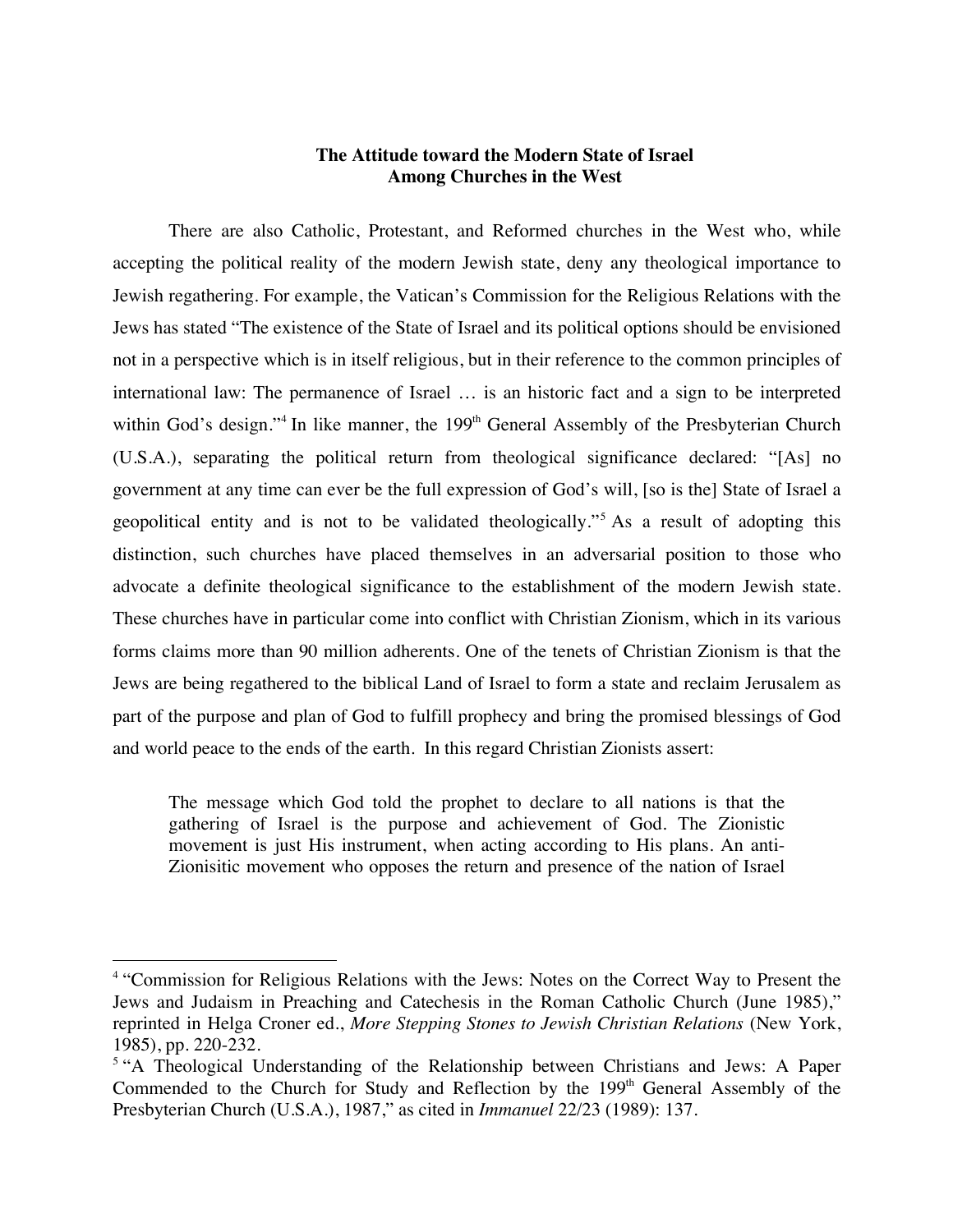in the Middle East, does not oppose only the Zionist movement, but also the impelling power of the return of Israel: the Almighty God Himself.<sup>6</sup>

The growing influence of Christian Zionism and especially the prophetic interpretation of dispensationalism as expressed in such popular literature as Tim LaHaye and Jerry Jenkins, *Left Behind* series, has produced a recent counter response. For example, "The Knox Seminary Open Letter to Evangelicals" was posted on the internet to register evangelical (Reformed) opposition to the theological position and practice of evangelical support for Israel. One of the alleged errors it addresses is the "teaching that the Bible's promises concerning the land are fulfilled in a special political region or "Holy Land," perpetually set apart by God for one ethnic group alone. As a result of these false claims, large segments of the evangelical community, our fellow citizens, and our government are being misled with regard to the Bible's teachings regarding the people of God, the land of Israel, and the impartiality of the Gospel."<sup>7</sup> Among the theological propositions of this Open Letter are the following:

(1) "These promises do not apply to any particular ethnic group, but to the church of Jesus Christ, the true Israel" (Proposition VI).

(2) "Peter, the Apostle to the Circumcision, says nothing about the restoration of the kingdom to Israel in the land of Palestine" (Proposition VIII).

(3) "The entitlement of any one ethnic or religious group to territory in the Middle East called the "Holy Land" cannot be supported by Scripture. In fact, the land promises specific to Israel in the Old Testament were fulfilled under Joshua. The New Testament speaks clearly and prophetically about the destruction of the second temple in A.D. 70. No New Testament writer foresees a regathering of ethnic Israel in the land, as did the prophets of the Old Testament after the destruction of the first temple in 586 B.C." (Proposition IX).

(4) "Bad Christian theology regarding the "Holy Land" contributed to the tragic cruelty of the Crusades in the Middle Ages. Lamentably, bad Christian theology is today attributing to secular Israel a divine mandate to conquer and hold Palestine, with the consequence that the Palestinian people are marginalized and regarded as virtual "Canaanites." This doctrine is both contrary to the teaching of

 <sup>6</sup> Ulla Jaervilehto, "Whose Land: Can Christians Be Neutral or Non-Aligned?", in *Christian Zionism and Its Biblical Basis* (Jerusalem, 1985), p. 19.

<sup>&</sup>lt;sup>7</sup> "An Open Letter to Evangelicals and Other Interested Parties: The People of God, the Land of Israel, and the Impartiality of the Gospel,"drafted by R. Fowler White and Warren A. Gage, Knox Theological Seminary (Ft. Lauderdale, Florida, 2002): 1.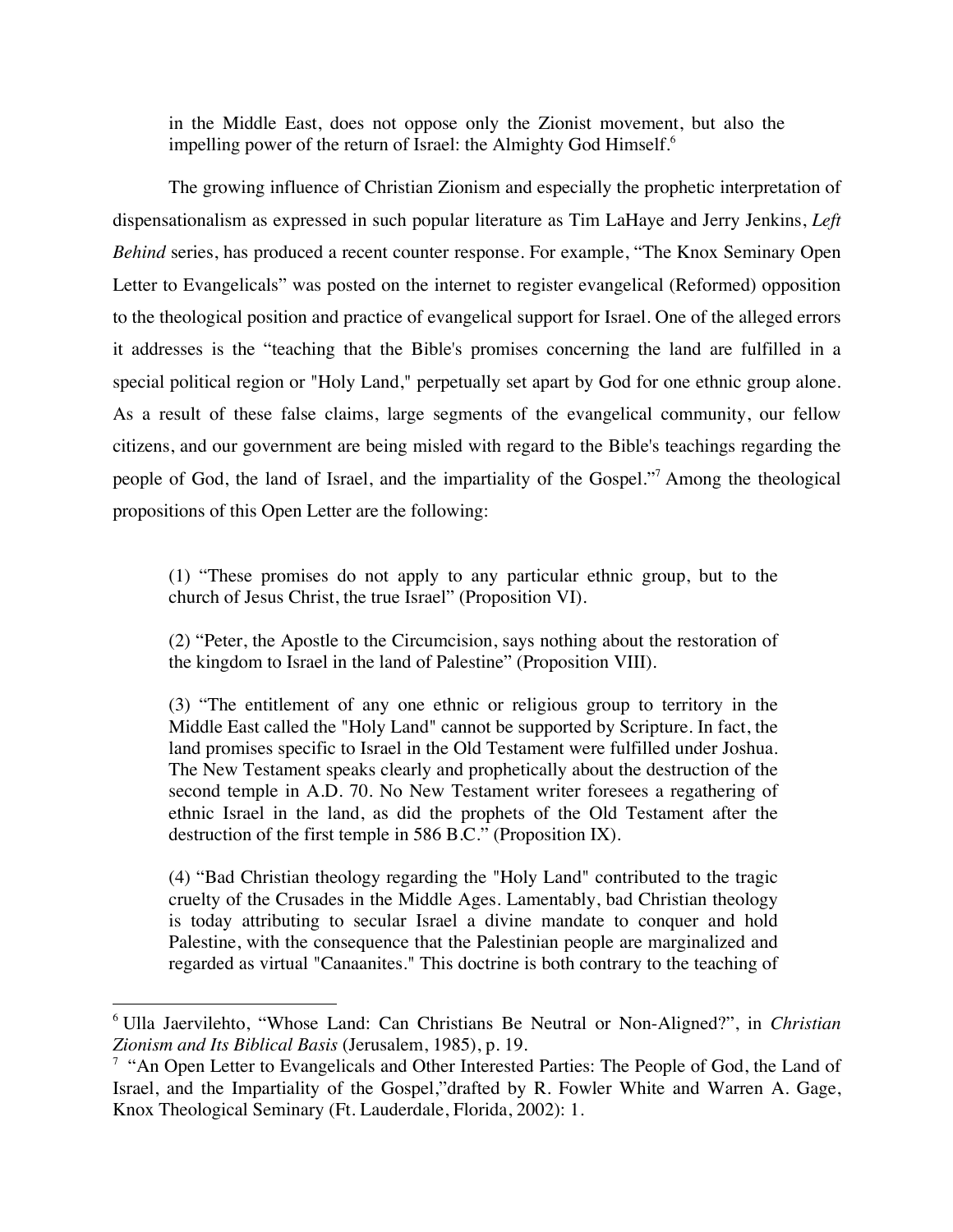the New Testament and a violation of the Gospel mandate. In addition, this theology puts those Christians who are urging the violent seizure and occupation of Palestinian land in moral jeopardy of their own bloodguiltiness" (Proposition X).

In the year following the "Open Letter" the  $216<sup>th</sup>$  General Assembly of the Presbyterian Church USA, with 2.5 million members, 11,200 congregations, and 21,000 ordained ministers, disavowed Christian Zionism as a legitimate theological stance, condemned the modern State of Israel for its treatment of the Palestinians, and insisted on the Palestinians' right of return to Israel proper.8 Victor Makari, Presbyterian mediator for the Middle East, praised the assembly for equating Israel's behavior toward the Palestinians as apartheid and for issuing an economic boycott, calling for multinational companies to stop doing business with Israel. Mitri Raheb, a Palestinian Lutheran minister from Bethlehem, praised the Presbyterian assembly's resolution stating "The churches have stood by far too long and done nothing against Israel's illegal behavior toward the Palestinians." However, Israeli believer Aviel Schneider, editor *of Israel Today* magazine noted: "The hardship inflicted by Moslems on their Arab Christian neighbors was never mentioned. Well aware that criticizing the Palestinian Authority or terrorist groups could endanger the lives of Christians back home, the Palestinian reverend was careful to point the finger at Israel alone."<sup>9</sup>

This opposition is not only to theological and social concerns, but also to political concerns. Timothy Webber, President of Memphis Theological Seminary, in his book *On the Road to Armageddon: How Evangelicals became Israel's Best Friends*, articulates this concern especially with respect to dispensationalists:

Before the founding and expansion of Israel, dispensationalists were more or less content to teach their doctrine, look for signs of the times, and predict in sometimes great detail what was going to happen in the future … In essence, they sat high in the bleachers on history's fifty-yard line, watching as various teams took their positions on the playing field below and explaining to everyone who would listen how the game was going to end. For the first one hundred years of their movement, then, they were observers, not shapers of events. But all that

 <sup>8</sup> As reported by Elwood McQuaid, "Presbyterians Come Out of the Closet," *Israel My Glory* (November/December 2004): 12.

<sup>9</sup> Aviel Schneider, "Presbyterians Adopt Anti-Israel Agenda," *Israel Today* (September 2004): 20.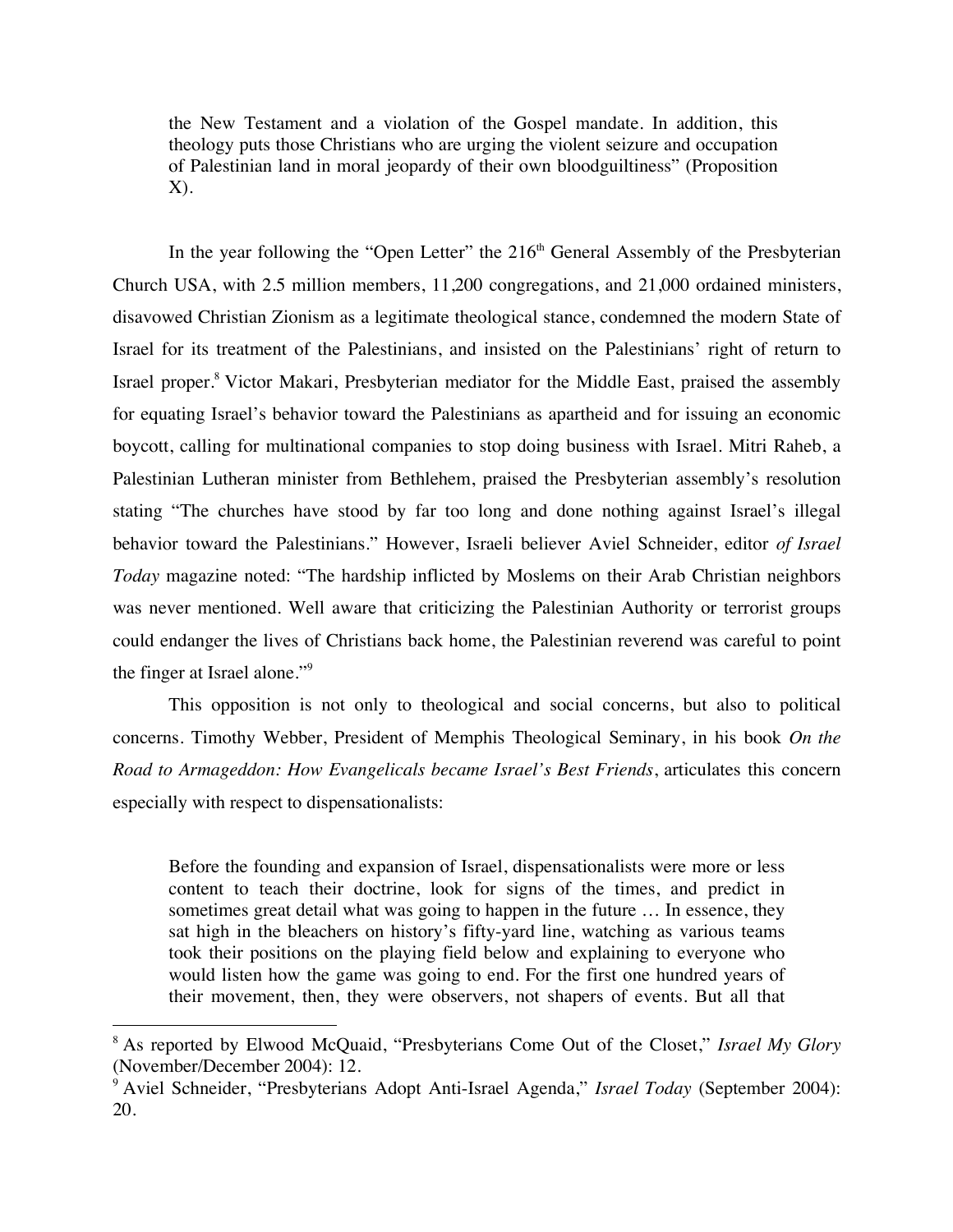changed after Israel reclaimed its place in Palestine and expanded its borders. For the first time, dispensationalists believed that it was necessary to leave the bleachers and get onto the playing field to make sure the game ended according to the divine script. As the world edged closer and closer to the end, dispensationalists became important players in their own game plan. When they shifted from observers to participants, they ran the risk of turning their predictions into self-fulfilling prophecies. $10$ 

Although by his conclusion Webber admits that "It would be too easy – and completely unwarranted – to conclude that American prophecy believers are responsible for the mess the world is in, that their beliefs have produced the current quagmire in the Middle East."<sup>11</sup> Nevertheless, his book has painted a picture of dispensationalism as "an ambivalent eschatology, " offering "uncritical evangelical support for modern-day Israel's most uncompromising hardline groups and their explosive agenda … anticipating Israel's glorious future while also foreseeing either conversion or annihilation as the fate of the Jewish people …"12 Timothy Webber, Paul Boyer, Stephen Sizer, Colin Chapman, and a host of others approach the subject of the modern State of Israel from the perspective of social justice, human rights, the mission of the churches and their survival in the East, rather than with an interest in eschatology.13 While a response to their social and political charges against dispensationalism is warranted,<sup>14</sup> the greater need (whether they choose to acknowledge it or not) is to understand the biblical basis for evangelical support of the modern Jewish state, and for our concern, the prophetic significance evangelicals attach to this reality.

# **The Attitude toward the Modern State of Israel Among Evangelical Christians**

<sup>&</sup>lt;sup>10</sup> Timothy P. Webber, *On the Road to Armageddon: How Evangelicals Became Israel's Best Friend* (Grand Rapids: Baker Academic, 2004), p. 15

 $11$  Ibid, p. 266.

<sup>&</sup>lt;sup>12</sup> Paul S. Boyer, book endorsement back of dust jacket.

<sup>13</sup> In this regard see Colin Chapman, "One Land, Two Peoples – How Many States," *Mishkan* 26:1 (1997): 4-15,

 $14$  A dispensational response has been proposed for the meeting of the Dispensational Study Group at the  $57<sup>th</sup>$  Annual Meeting of the Evangelical Theological Society, November 16-18, 2005 in Valley Forge, Pennsylvania.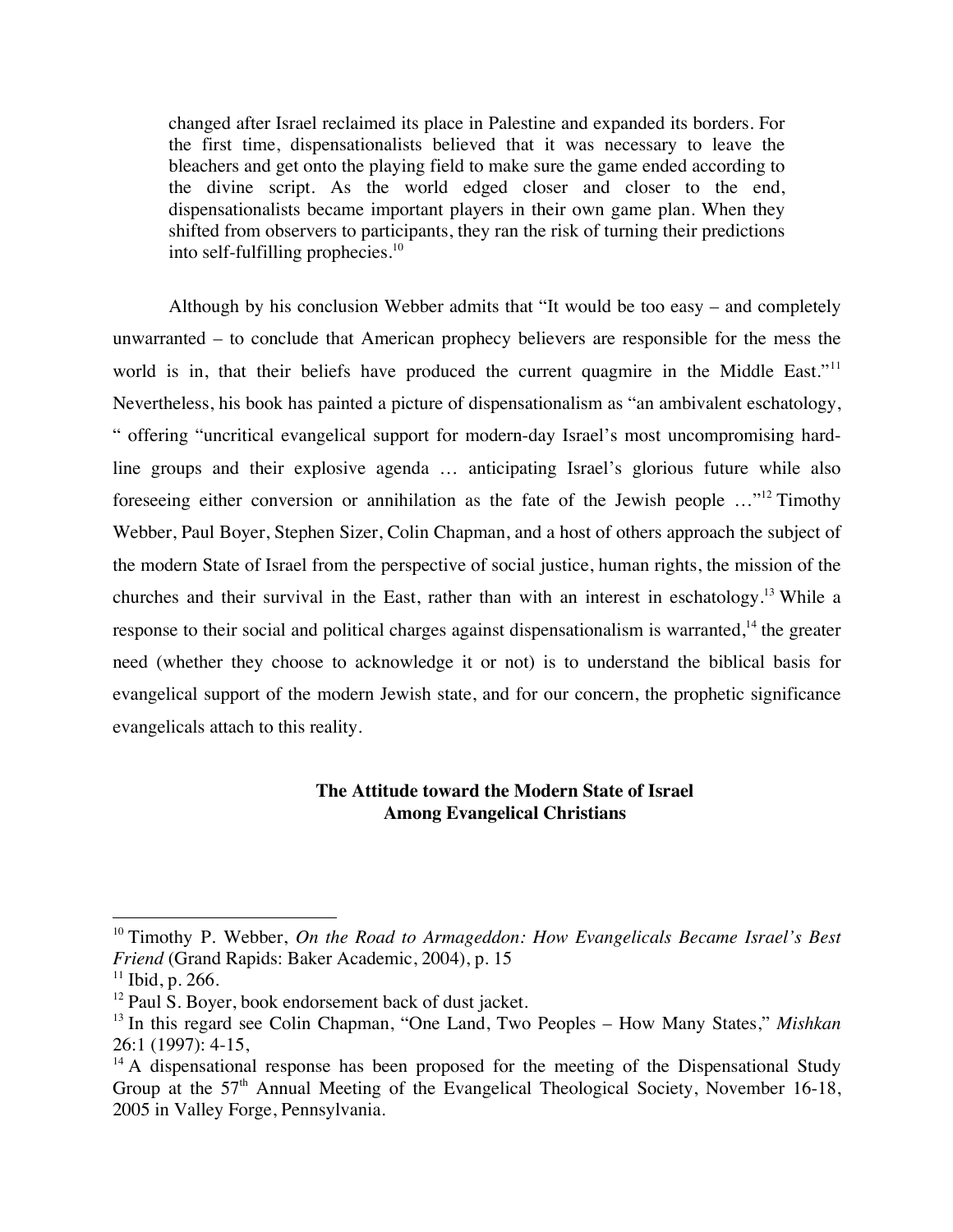Focusing on the response of the evangelical church to the question "Is the modern state of Israel prophetically significant?," we find, as expected, two opposing positions: (1) a decided rejection of the proposal in keeping with established views of Christian suppercessionism and (2) an acceptance of the proposal, although with varying degrees of acknowledgment as to what extent and when the modern Jewish return and establishment of a state can be understood to fulfill the prophetic text. Let us consider each of these in turn, beginning with the negative response.

#### **(1) No prophetic significance whatsoever!**

The rejection of theological significance for the modern State of Israel among evangelical churches has been motivated by their eschatological system of Covenant Theology. Covenant Theologians understand there to be only one people of God, the Church, which was represented as "the church of Israel in the wilderness in the Old Testament and as the Israel of God in the New Testament," whose only kingdom is heavenly, and for whom all of the covenant promises have already been fulfilled in Christ. O. Palmer Robertson is typical of Reformed writers concerning the changed meaning of the Land after the coming of Christ: "The Land which once was the specific locale of God's redemptive working served well within the old covenant as a picture of Paradise lost and promised. Now, however, in the era of new-covenant fulfillment, the land has expanded to encompass the cosmos."<sup>15</sup> Likewise, Colin Chapman states the position that the literal promise of the Land to Israel ceased with Jesus, and certainly with the apostles:

Is there anything to suggest that after the ascension of Jesus his disciples continued to look forward to a restored Jewish state in the Land? Given the political situation in first-century Palestine, the writers of the New Testament had every reason to hope for a national restoration for the Jewish people. But did they in fact do so? There is nothing whatsoever to suggest that they held onto these hopes. $16$ 

<sup>&</sup>lt;sup>15</sup> O. Palmer Robertson, "A New Covenant Perspective on the Land," in Philip Johnston and Peter Walker, eds., *The Land of Promise: Biblical, Theological and Contemporary Perspectives* (Leicester: Apollos, 2000), p. 139.

<sup>16</sup> Colin Chapman, *Whose Promised Land?: The Continuing Crisis over Israel and Palestine* (Grand Rapids, MI: Baker Book House Co., 2002), pp. 161-62.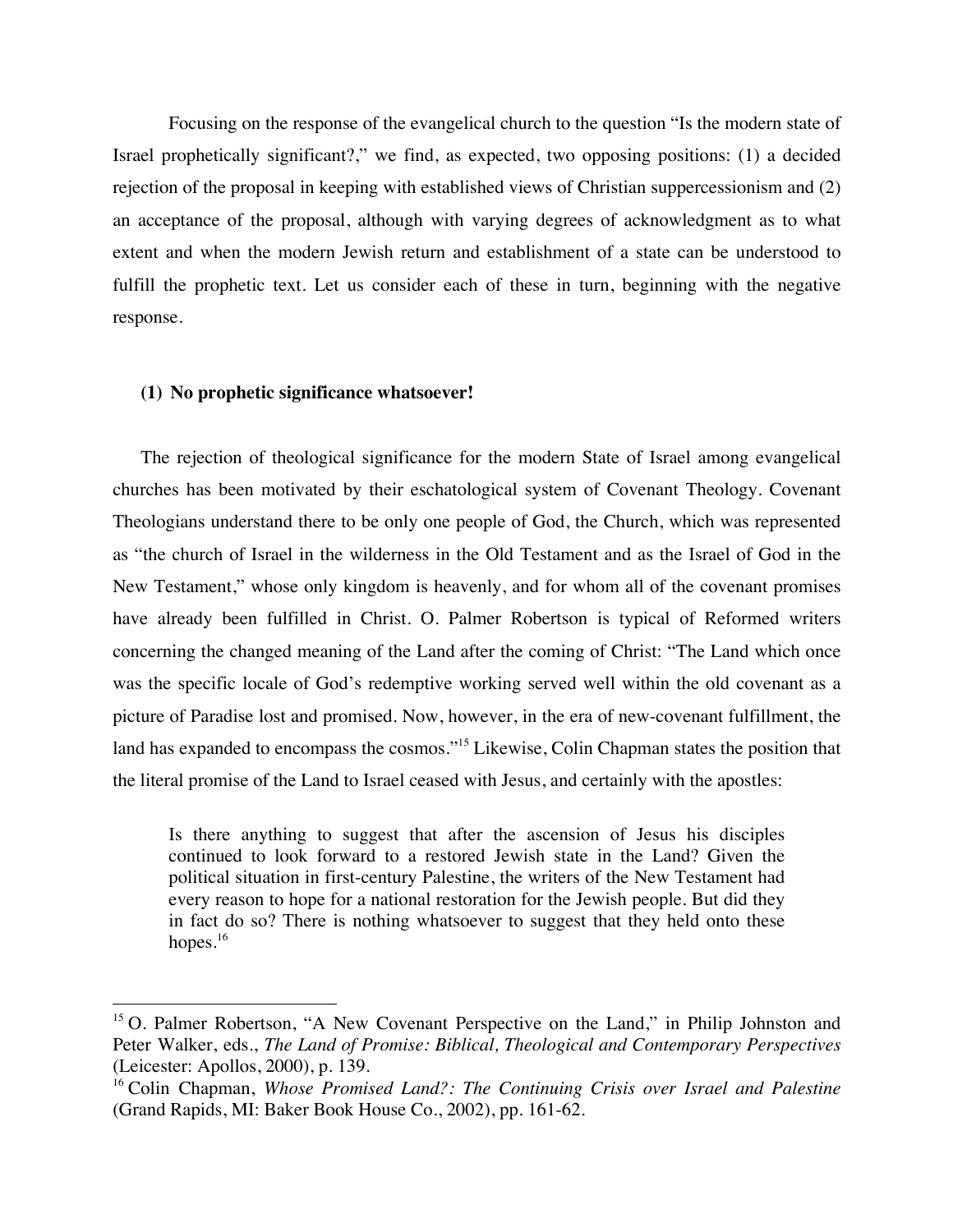For this reason there can be no prophetic fulfillment for the Jewish people as an ethnic people distinct from the Church or fulfillment in an earthly place such as the Land of Israel. In the words of the "Open Letter:" "The promised Messianic kingdom of Jesus Christ has been inaugurated … The present secular state of Israel, however, is not an authentic or prophetic realization of the Messianic kingdom of Jesus Christ. Furthermore, a day should not be anticipated in which Christ's kingdom will manifest Jewish distinctives, whether by its location in 'the land,' by its constituency, or by its ceremonial institutions and practices."<sup>17</sup> Those who insist to the contrary, such as dispensational theologians, are regarded, for example by British author Stephen Sizer, as threatening the very unity and security of the church in the Middle East. He says, "among the indigenous Christians of the Holy Land especially, dispensationalism is regarded as a dangerous heresy, an unwelcome and alien intrusion, advocating an exclusive Jewish political agenda and undermining the genuine ministry of justice, peace and reconciliation in the Middle East."<sup>18</sup> Indeed, the Middle East Council of Churches, which represents Catholic, Orthodox, Oriental and Protestant Christian communities, has issued the following statement concerning the attitude of Christian Zionism toward the modern Jewish State:

[They] force the Zionist model of theocratic and ethnocentric nationalism on the Middle East [rejecting] the movement of Christian unity and inter-religious understanding which is promised by the churches in the region. The Christian Zionist programme, with its elevation of modern political Zionism, provides the Christian with a worldview where the gospel is identified with the ideology of success and militarism. It places its emphasis on events leading up to the end of history rather than living Christ's love and justice today.<sup>19</sup>

Therefore, having the conviction that no regathering or restoration of the Jewish people to their ancient homeland has biblical warrant, such an historic event can only be interpreted in political terms as occupation and in social terms as oppression. The Jewish State is no different than any other ethnic group in the region seeking to dominate a particular territory. Since there is no recognition of Israel as part of God's program, it is considered as a persecutor of the church,

 $17$  "Open Letter," p. 2,

<sup>18</sup> Cited in Colin Chapman, *Whose Promised Land?: The Continuing Crisis over Israel and Palestine* (Grand Rapids, MI: Baker Book House Co., 2002), p. 265.  $19$  Ibid.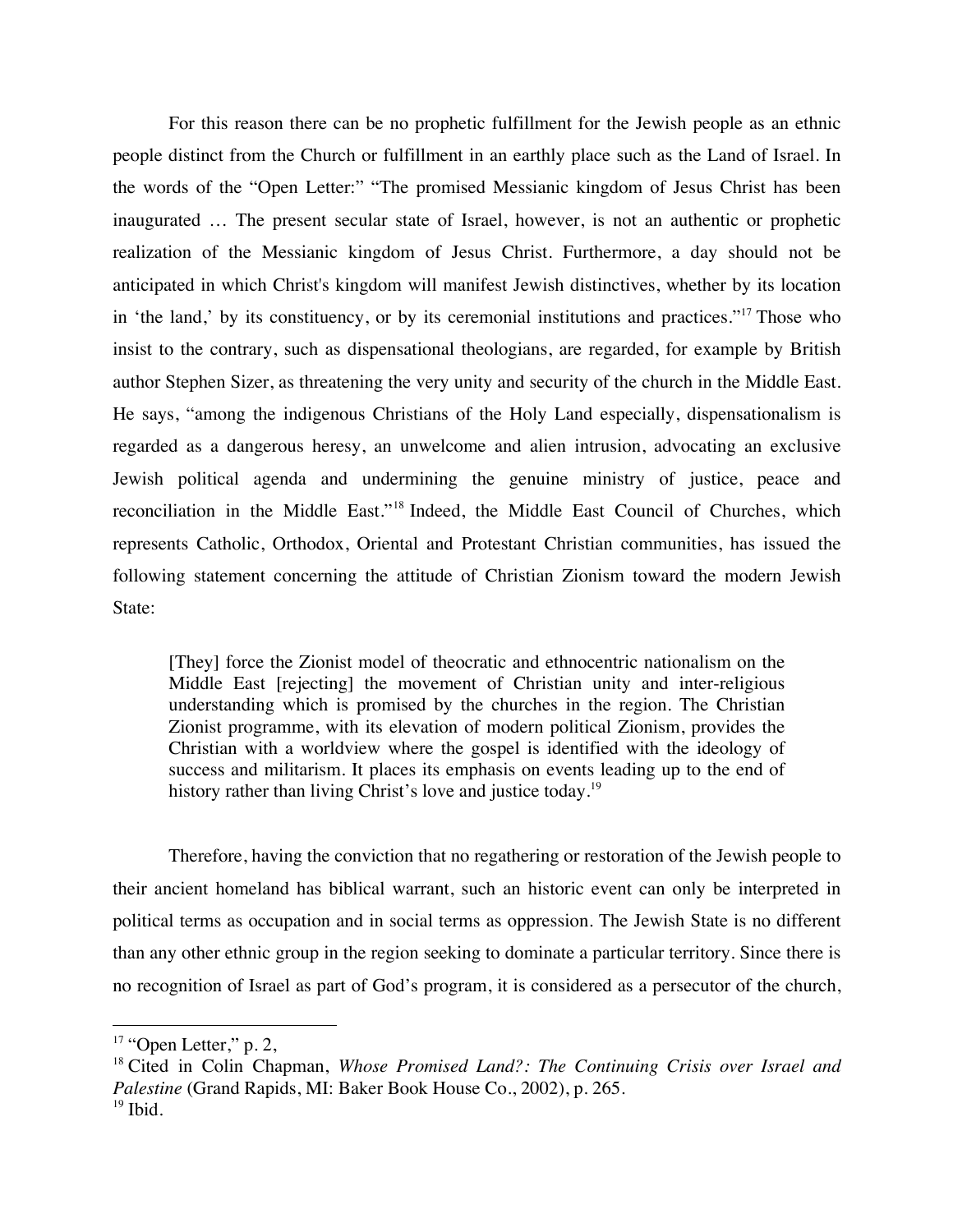and particularly of Palestinian Christians, however, with little or no recognition of the Palestinian Authority's Islamic agenda in Palestine and its overt persecution of Palestinian Christians in the areas under its autonomy.<sup>20</sup> Let us now proceed to the opposite conclusion and examine the various views that accept a prophetic significance for the modern State.

# **(2) Possible prophetic significance, but cannot know for sure.**

This view accepts the proposition that a return of the Jewish people to the Land of Israel has prophetic significance, but remains agnostic to the conclusion that this applies to the modern State of Israel because it is a secular rather than spiritual state and because the majority of Israelis continue to reject Jesus as their Messiah. This is the predominate position of evangelical academics who hold a dispensational theology, regardless of whether they are Classical or Progressive Dispensationalists. Classical Dispensationalist, Mark Bailey, President of Dallas Theological Seminary, states this position when he says,

Is that what is happening today? I can't say for sure. It is the first time in 2,500 years, though, that you have this kind of constitution of people in that land, but I don't *know* what that means. This may be the prelude to end-time events, but I think we're presumptuous if we try to give it meaning beyond that. It *may be*, that's all we can say.<sup>21</sup>

This hesitancy to attribute definite prophetic significance to the modern Jewish State, however, does not exclude Christians supporting Israel's claims to the Land on historic grounds, nor from seeing the hand of God at work in bringing unbelieving Jews into the Land prior to the coming of the Messiah as the prophetic texts indicate. However, it argues that Jewish unbelief (or covenant disobedience) or the mistreatment of "aliens and strangers" in the Land (Exodus 22:21) or failure to treat them as equals (Ezekiel 47:21-22) has disqualified the present generation of Israelis from possessing the Land granted to them in the divine covenants.

 $20$  In addition there should be recognition that Palestinian Christians, many as Muslimbackground believers (MBB's), support the militarism and injustice of the Palestinian Authority adopting the Islamic anti-Semitic stance against Jews as well views of supercessionism and the myth of Palestinian revisionist history. For details see Ergun Caner, "The MBB's Dirty Little Secret," *Israel My Glory* (November/December 2004): 8-10.

<sup>21</sup> Mark Bailey, "The Lord's Land Policy in Israel," *Veritas* 2:3 (July 2002): 4.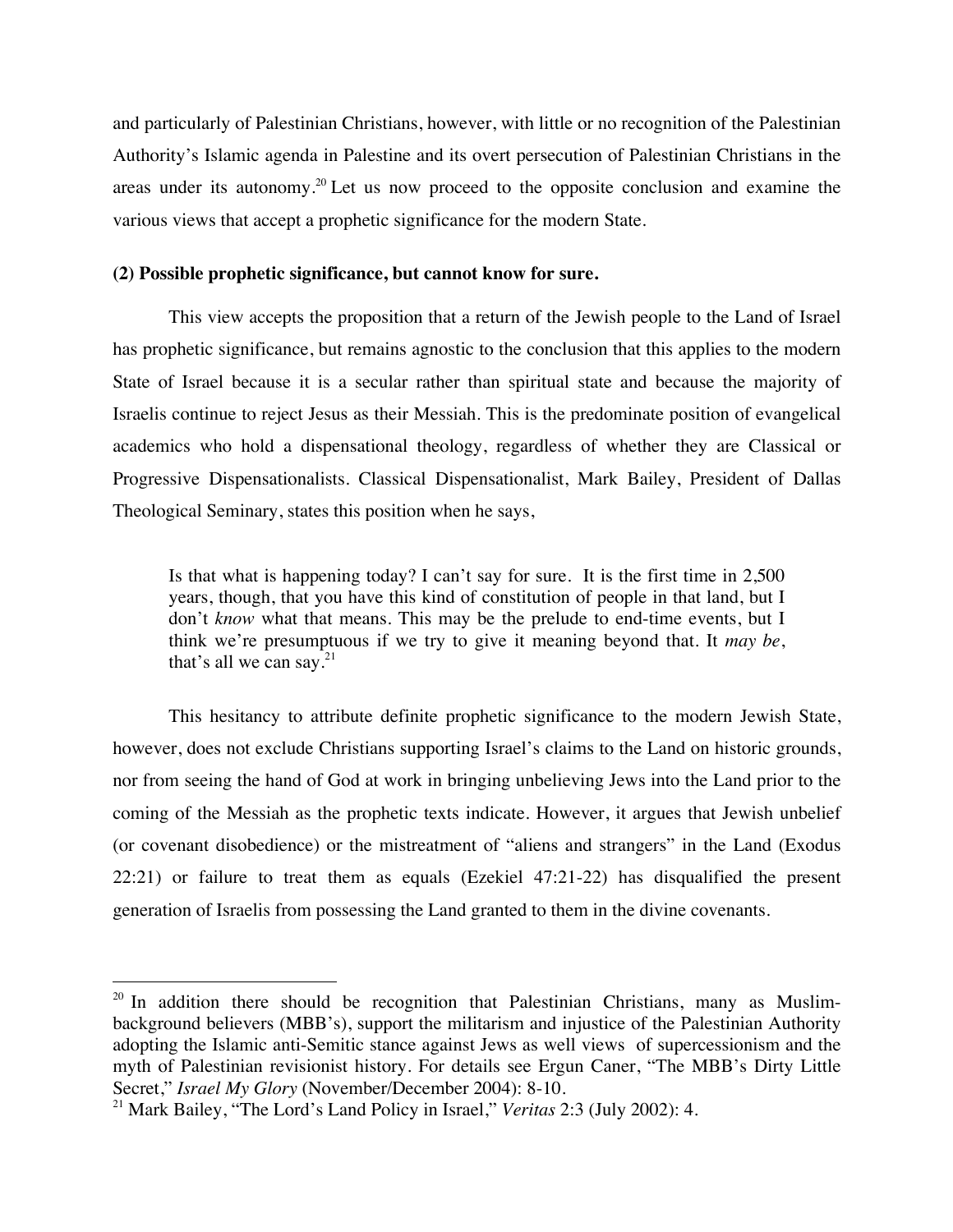However, as to this latter concern for acts of social injustice toward the Palestinian population based on the Mosaic Law, it is necessary to distinguish between "aliens and strangers" who wish to live peacefully under Israeli authority (such as the Israeli Arabs) and those who do not wish to live under Israeli rule and have declared war against the Jewish State (such as those under the Palestinian Authority who are waging the Al-Aqsa Intifada or Oslo War and employ acts of terrorism against civilians). In this case of the Israeli Arabs Israel *has* treated them as equals, giving them Israeli citizenship, which includes public education, socialized medical benefits, the right to vote, and the freedom to live and work alongside (and even marry) Israeli Jews. In the case of those who have declared war on Israel, they must rightly be construed as enemies and Israel must be recognized to have the right to maintain its national security and defend its citizens against terror attacks. Moreover, Ezekiel 47:21-22 is a millennial restoration context that presumes Israel's spiritual regeneration and ability to obey this condition of New Covenant legislation.

With regard to the issue of covenantal failure, Classical Dispensationalist Charles Dyer, Dean of Moody Bible Institute, explains:

Judged on biblical grounds, the nation today does not pass divine muster as a nation living in covenant obedience to God. The promise to possess the land is directly tied to the nation's response to Messiah. Though its international right to the land can be well defended, Israel's divine right by covenant to possess it today has only sentiment in its favor. $22$ 

However, Israel's "divine right" to the Land is not based on their own conditional possession but on God's unconditional promise. The territorial grant in the Abrahamic Covenant (Genesis 12:1-3; 13:14-17; 15:1-7; 17:1-21; 26:3-4; 28:13-15), which is expanded in the Land Covenant (Deuteronomy 28-30), is grounded on God's unconditional promise (Genesis 15:8-17) to a graciously chosen people (Deuteronomy 14:2). From its inception as a nation, Israel's possession of the Land was not because of its merited performance as a people but because of its unmerited position as God's people (Psalm 111:6). God Himself explained this in Deuteronomy 7:8: "The LORD did not set His love on you nor choose you because you were more in number

<sup>&</sup>lt;sup>22</sup> Stanley Ellisen, *Who Owns the Land?* Revised and updated by Charles Dyer (Chicago: Moody Press, 2003), p. 137.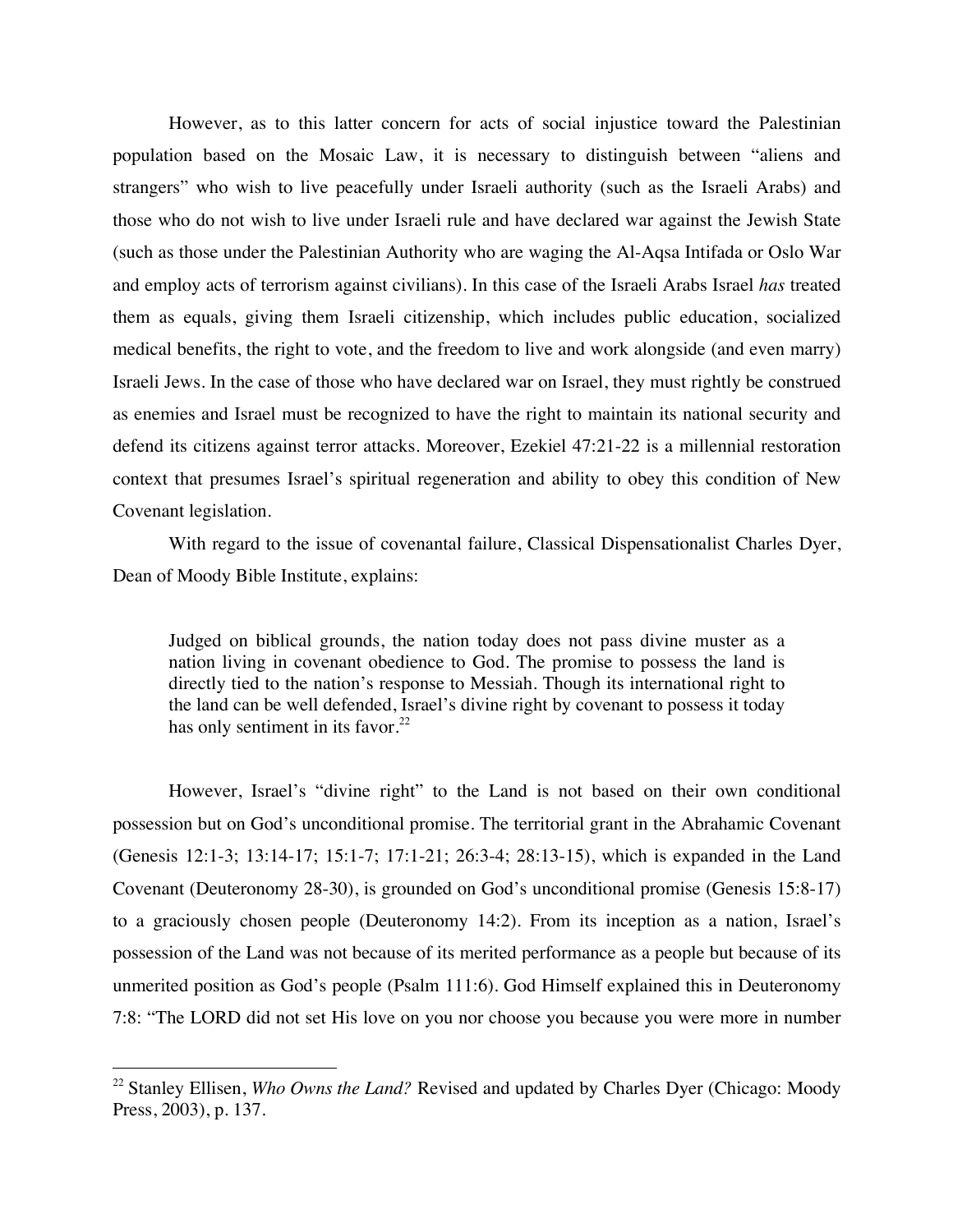than any other peoples, for you were the fewest of all peoples, but because the LORD loved you and kept the oath He swore to your forefathers …" This oath included the promise of the Land of Canaan to Israel. To be sure the Israelites possession of the Land depended on their obedience to the conditional provisions of the Mosaic Covenant, but the promise of the Land remained despite the nation's disobedience.

Israelite history was one of regular disobedience to the Mosaic legislation, yet Israel continued to possess the Land (except for a 70 year exile) from 1406 B.C. until A.D. 70, a period of some 1,400 years. Can this long possession be explained as a result of the nation's imperfect practice or because of God's perfect promise? The answer to this may be seen at the time of Israel's first exile for national idolatry. At the climax of Mosaic violation and the enactment of the covenantal curses, the prophet Jeremiah nevertheless affirmed that no matter what Israel might do, God's covenantal promise would not be affected (Jeremiah 31:25-27). Daniel also recognized that the basis for Israel's return to possess the Land after the exile was God's loyal love toward His chosen people, and not their own ability to obey (Daniel 9:18-19). In like manner, even after the national rejection of Jesus as Messiah, the climax of the prophetic hardening pronounced on the nation through Isaiah (Isaiah 6:9-13; cf. Matthew 13:13-15; Mark 4:11-12; Luke 8:10; John 12:37-40; Acts 28:26-27; Romans 11:8-10), which was punished by a second exile (the post-A.D. 70 Diaspora) in keeping with Israel's position of greater accountability (Amos 3:2) and the judicial sentence of the covenantal curses, Paul still affirmed that the covenantal promise remained intact for the Jewish people as the Jewish people and also for the Jewish people as unbelieving and Christ-rejecting Jewish people (Romans 11:28). Again, the basis for this unprecedented promise was the unchanging character of God who made an unconditional covenant (Romans 11:29). The reason for this rest in the nature of unconditionality, which means that God Himself will fulfill the terms of the covenant. With respect to possession of the Land, history attests that Israel never completely obeyed and therefore has never completely possessed all of the Land. Yet, in order for the promise to be fulfilled it must one day do so. Therefore, Israel will obey completely and possess the Land completely when God has sovereignly effected the national repentance and regeneration of Israel (Romans 11:25-27) and restored them to the Land and the LORD in the Millennial Kingdom (Ezekiel 36:25-27; 37:25-28).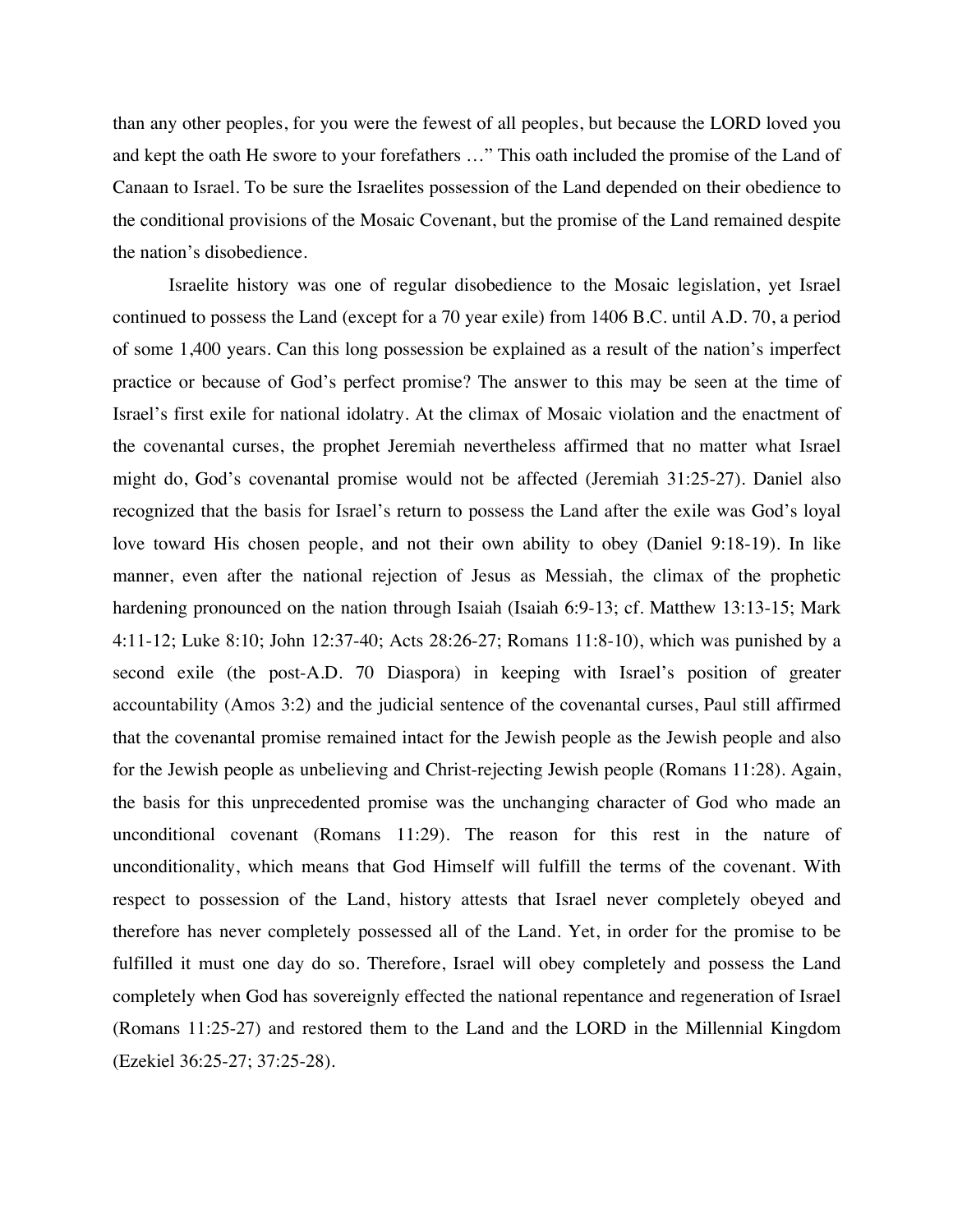As a further corrective to the view that possession of the Land may be postponed or even removed, is the understanding that the Land is an eternal possession of the Jewish people. This aspect of the Land promise is seen in Genesis 13:15-18 and 2 Chronicles 20:7 where the Land of Israel is said to have been given by God to the Jewish people "forever." The word "forever" translates the Hebrew term <lwu (*'olam*), which has been thought to mean only "an indefinite period of time." For example, in Exodus 21:6 it is used of an Israelite slave who has his ear pierced in token of his pledge to serve his masted "forever." Because his duration of service may be terminated by his or his master's death or by the year of Jubilee, it demonstrates that *'olam*  may indicate a long period of time, but not "time without end." On this basis the Land promise has been seen to have been granted to Israel for a time, but not for all time. However, Messianic Rabbi David Friedman in his doctoral dissertation examined the use of more than 80 biblical uses of *'olam* and concluded that it expresses the time element of "as long as the present heaven and earth exists."<sup>23</sup> This understanding of the term also takes into account duration for a period of time but the time is until this present world has run its course. On this basis the Land promise is extended to Israel for "all time."

Still, there is another construction of *'olam* that does extends the duration of the term to an infinite degree. The phrase <lwu duw <lwu /m (*min 'olam v'ad 'olam*), translated "from everlasting to everlasting" or "forever and ever," is usually almost exclusively of God with respect to His eternal nature or rule. However, in two cases it is used explicitly to describe Israel's possession of the Land of Israel. Jeremiah 7:7 states in a conditional context concerning Israel's obedience: "then I will let you dwell in this place, in the Land that I gave to your fathers forever and ever." Notice that while the privilege of possession of the Land is conditional, the promise of possession is not. Rather, it is as eternal as the God who gave it since it is based on His unconditional character. Again, in Jeremiah 25:5, in a similar conditional context, the prophet makes the imperative statement: "dwell on the Land which the LORD has given to you and your forefathers forever and ever." In this context it is the fact that Israel has received an unconditional and eternal promise of the Land that should motivate them to obedience so that they may possess it as God intended (Deuteronomy 8:6-18).

 <sup>23</sup> David Friedman, "Israel from the Eyes of a Messianic Jew Living in the Land," *Kesher* <sup>13</sup> (Summer 2001): 17.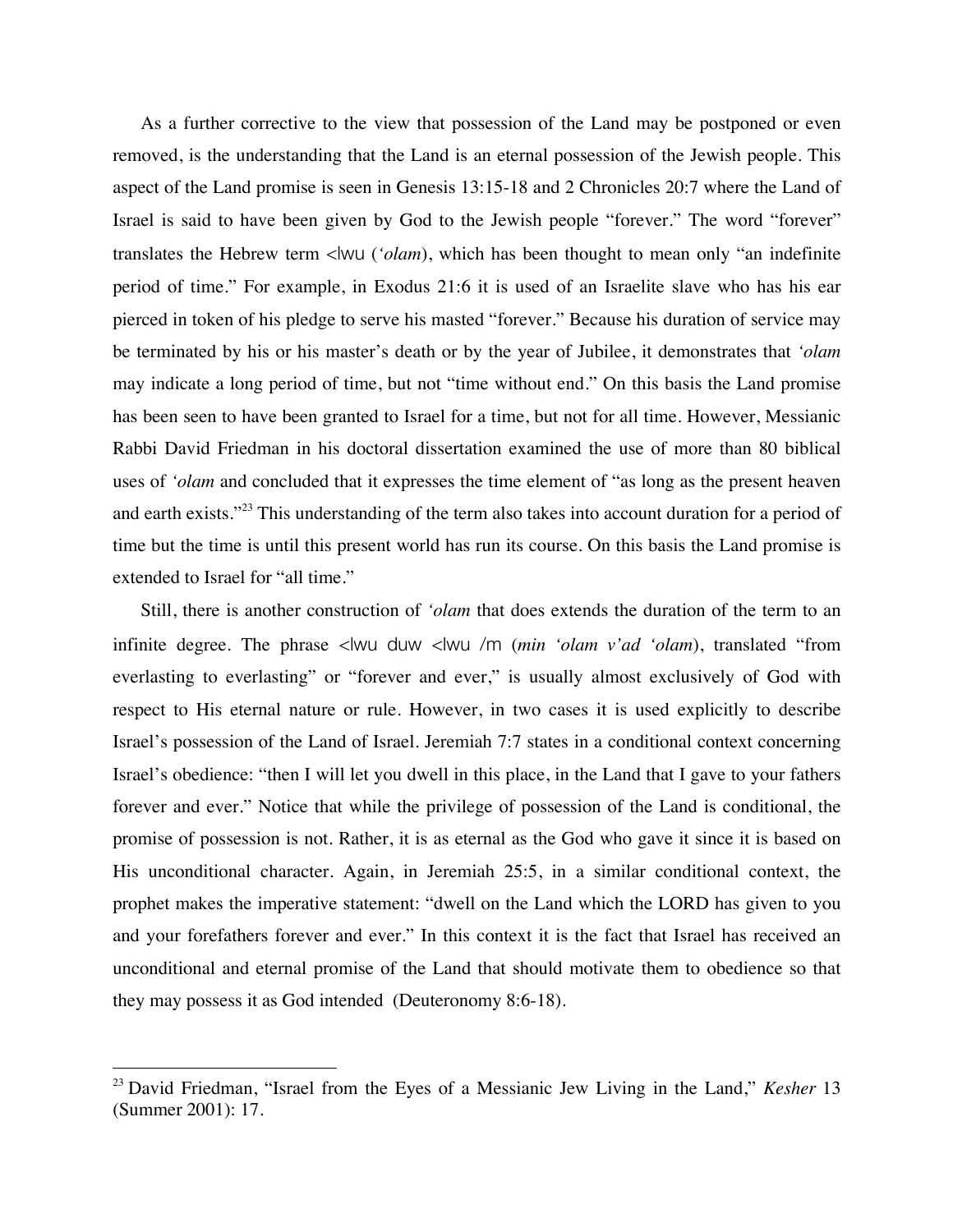# **(2) Prophetic significance in fulfillment of prophecy.**

This group of evangelicals, most often characterized as Zionist, charismatic and nondispensationalist, hold that the modern return of the Jewish people to form the Jewish State is a direct fulfillment of prophecy.<sup>24</sup> Some even ascribe special prophetic significance to the dates of 1948 and 1967, but in any case believe that the messianic era has arrived and will be soon climaxed by the return of Christ to set up His messianic kingdom in Israel. For many in this group, the concept of dual covenant (salvation for the Jews under the Abrahamic Covenant and for Gentiles under the New Covenant) allows them to accept a secular Jewish state as a fulfillment of the end time prophecies of national restoration. Therefore, Jews do not need a national repentance or conversion nor do they need to experience a future judgment. They have suffered enough in past tribulations, especially the Holocaust, which is often consider as having fulfilled the "time of Jacob's (Israel's) trouble" (Jeremiah 30:7) and Jesus' prediction of a "great tribulation" (Matthew 24:21.

Those who adopt this viewpoint have no difficulty financially supporting and serving in Orthodox Jewish organizations, such as the Temple Mount Faithful (whose financial base is Christian and whose work has been advanced largely by Christian workers and volunteers), even though such organizations reject Jesus, Christian doctrine, and consider Jewish believers to be worse than the terrorists! They consider such Jewish leaders, especially those in the Temple Movement, as doing the work of God and as being prophetic voices in this day calling God's people home so that the blessing of the world can be affected through the Jewish people. Because they view the government of Israel as God's government, they may uncritically support policy decisions, although they stand against policies that compromise the Zionist agenda, such as the Oslo Accord. They are often the most demonstrative Christian voices against the Arab and

<sup>&</sup>lt;sup>24</sup> In Israel organizations such as the International Christian Embassy and Christians United for Israel would fit this classification. The Bridges for Peace organization, which also exists to promote Christian support for Israel, has been thought to be dual covenant because of its policy against evangelizing Jews. However, its international director Clarence Wagner insists that it is not dual covenant and that he does not prohibit his staff or volunteers from personally witnessing to Jews outside of their official duties. He says that the organization continues its nonevangelistic policy adopted by founder Douglas Young because the purpose of Bridges is educational, rather than missionary and because this policy protects it (usually) from the Israeli Ministry of Interior which has often worked against Christian organizations in the Land.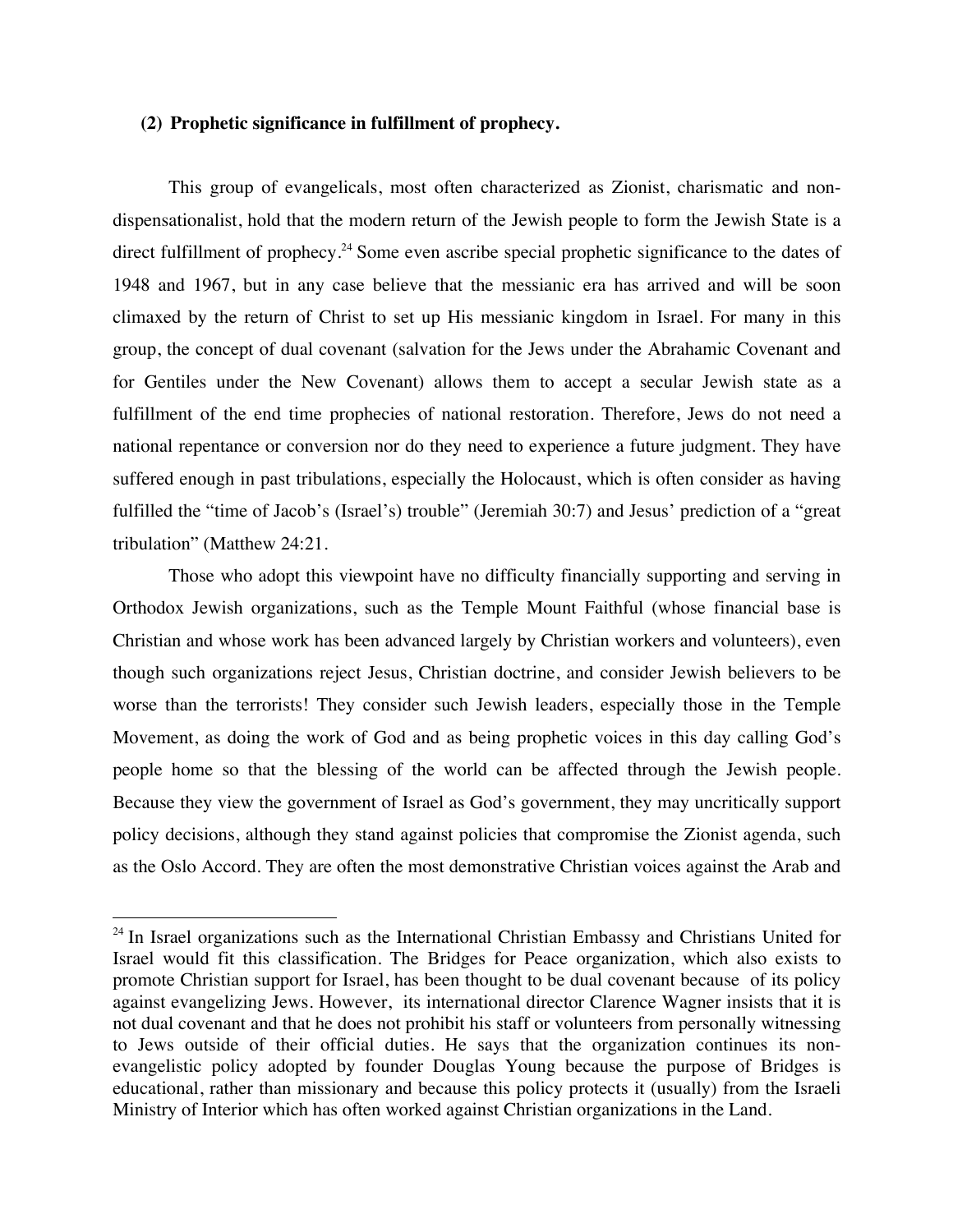Palestinian residents of the Land, usually considering them as enemies of Israel who have no rights to territory (the original land grant) promised to Israel in the Abrahamic Covenant. In addition, they consider countries, churches and individual Christians who do not support Israel to be against God and under His curse (based on Genesis 12:3). Moreover, they would accuse Jews who do not leave their countries outside the Land and immediately immigrate to Israel as violating God's covenant. Such convictions stem primarily from their confusion of the present return with the final restoration preceding the Millennial Kingdom.

#### **(3) Prophetic significance in preparation for fulfillment.**

This last group accepts the prophetic significance of the modern State but sees its present importance in its role of preparing for the fulfillment of the prophecies concerning the Jewish people in the Land commencing with the seventieth week of Daniel. Since God has stated that He has not yet completed His purpose for Israel (Jeremiah 31:35-37; 33:7-26; Acts 3:19- 21; Romans 11:25-29) and since God controls history and is directing it toward the fulfillment of His program, events throughout history related to the Jewish People and their Land must have prophetic significance, even if these events do not yet completely fulfill any specific prophecy. Present prophetic *significance* does not require present prophetic fulfillment, but only present preparation for future prophetic fulfillment. In this light, the return of the Jewish people to the Land today is making possible the final regathering and restoration tomorrow. It is not a present fulfillment of prophecy, rather it is the means to the ultimate fulfillment of prophecy. To explain how this view understands the prophetic significance of modern Israel it is necessary to consider four propositions that argue for this affirmative position.

#### *(a) Israel will be regathered to the Land before the Tribulation in unbelief.*

The Book of Ezekiel contains a number of prophecies that indicate that Israel would be regathered in a state of unbelief. Ezekiel 36:24-28 reveals that the temporal and logical order of Israel's return in the process of restoration: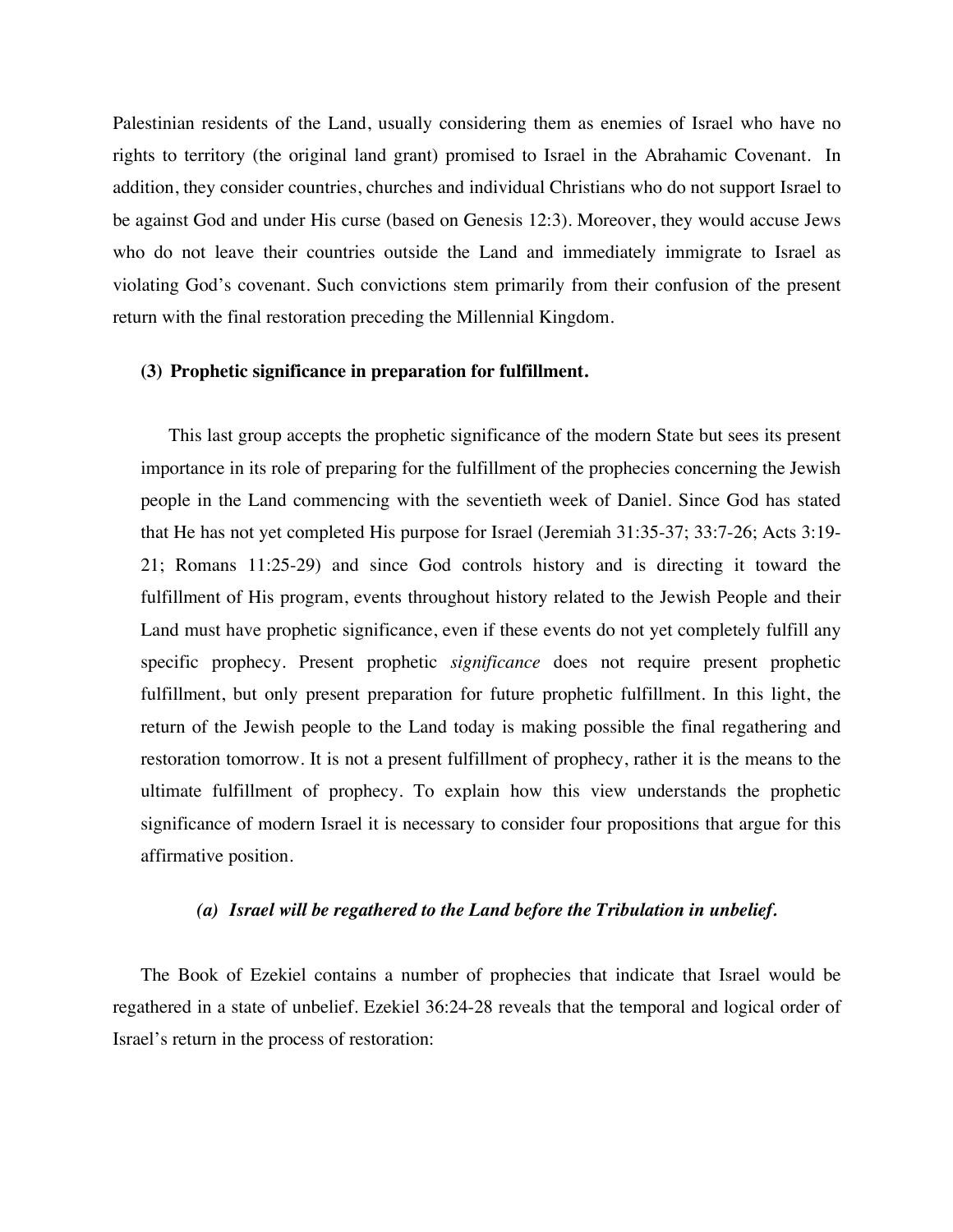24For I will take you from the nations, and *I will gather you from the lands*, and *I will bring you back into your Land*. 25*Then* I will sprinkle on you clean water, and you will be clean; I will purify you from all your defilement and from all your idols. 26I will give you a new heart and put within you a new spirit, and I will remove the stony heart from your flesh and give you a fleshy heart; 27and I will put My Spirit within you and cause you to walk in my decrees, and you will faithfully obey my laws. '28And you will dwell in the Land which I gave to your forefathers; and you will be My people, and I will be your God (*author's translation*).

Note that in this passage the regathering is first *physical* (to the Land), verse 24, and then *spiritual* (to the LORD), verses 25-28. Therefore, the initial return to the Land must necessarily be in a state of unbelief since in the Land Israel is changed from a state of unbelief to a state of belief. The prophetic chronology of these events are given in Ezekiel 20:33-38.

In this text a future judgment of Israel is predicted that will lead a Remnant of Israel to national repentance and restoration. That the time of fulfillment is in the future (eschatological) age rather than in the near return from Babylonian Captivity in the Persian period can be seen from the description of the events of redemption and restoration in verses 40—44 where the redemption is universal ("the whole house of Israel," not a portion as in the return to Jerusalem) and the regathering is worldwide ("from the peoples and from the lands," not localized as from Babylon). Moreover, the deliverance here is not effected by a human king (such as the Persian kings Cyrus or Darius), but directly by God Himself. The historical pattern for this event is the divine deliverance from Egypt, verse 36 (cf. Exodus 6:6-7; Haggai 2:5-9), with its climax in the possession of the Land of Israel, verse 42 (cf. Exodus 6:8). However, Israel's failure of obedience to enter the Land, verse 38 (Numbers 14:22-23), resulted in a judgment, verses 35, 37 (cf. Numbers 14:29) in "the wilderness," verse 36 (cf. Numbers 14:3, 29, 32-35) which purged the nation of its "rebels," verse 38 (cf. Numbers 14:9-11) so that a new, faithful, generation could enter into possession of the Land, verses 41-42 (cf. Numbers 14:31).

Following this predicted pattern, modern Israel has been brought out from the nations (verse 34) *in unbelief,*<sup>25</sup> and therefore into divine judgment (verse 35). However, this experience will result in national repentance (verses 43-44), and inclusion in the "bond of the covenant" (New

<sup>&</sup>lt;sup>25</sup>The "unbelief" from an Orthodox Jewish perspective is that the regathering was a secular, rather than spiritual return. From a Christian and Messianic perspective it is the condition of unrepentant heart toward Yeshua as Messiah (see Acts 3:17-26).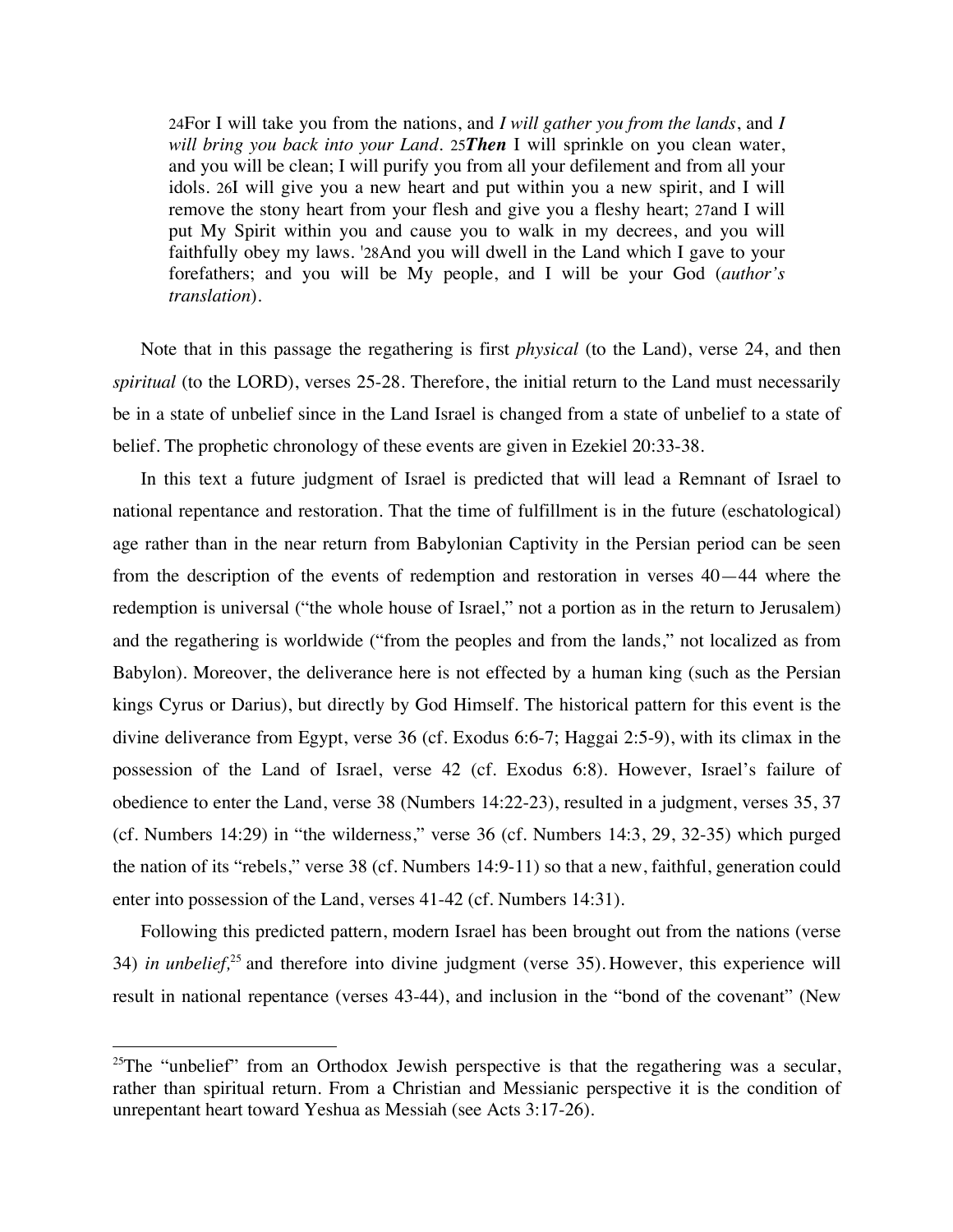Covenant), verse 37, and because Israel is now *in belief* (verse 42a), they will experience national restoration to the Land (verses 42b), cf. Romans 11:25-27. While some dispensational commentators<sup>26</sup> place this "purging of the rebels" (verse 38) after the Second Advent at the time of the judgment of the nations (Matthew 25:32), the proper timing for this according to Ezekiel is in the Tribulation before the Second Advent of Christ. This judgment cannot take place within the Land of Israel (where Christ returns and reigns), these "rebels" are not allowed to enter the Land (Ezekiel 20:38). Therefore, the historical and eschatological fulfillment of this prophecy would be a regathering of Israel in unbelief to the Land of Israel followed by "the time of Jacob's (Israel's) trouble" (Jeremiah 30:7), during which the rebels would be purged from the faithful who will repent at the end of the Tribulation (Zechariah 12:10-13:1), followed by the faithful Remnant's regathering (Zechariah 8:7-8) and restoration to the Land during the Millennial Kingdom (Zechariah 8:11-23).

Ezekiel 22:17-22 likewise describes a regathering in unbelief for judgment, in this case to the city of Jerusalem. That this is again has in view a far, rather than near fulfillment, can be seen in the fact that the near return in 538 B.C. was in belief, not unbelief, and was restoration, not judgment. Ezra 1:5 makes it clear that those 49, 897 Jews that joined in the return were those "whose spirit God had stirred to go up and rebuild the house of the LORD which is in Jerusalem." However, in Ezekiel 22:20-22 it is stated that the LORD will gather them in "anger" and "wrath" and will "pour out His wrath" on them. The purpose of this judgment, described in the imagery of smelting ore, is for national repentance and regeneration, as seen in the words "you will know that I am the LORD" (verse 17, cf. verse 22). The specific time for this may be the last half of the Tribulation following the invasion of Jerusalem by the international armies of Antichrist (Revelation 11:2; Zechariah 12:2-3, 9; 14:2a) and the battle for the city in which half of its Jewish population will be exiled and the rest remain in a condition of siege (Zechariah 14:2b-c). As a result of this purifying experience (cf. Zechariah 13:1), the Jews in Jerusalem will join in the national repentance of Israel (Zechariah 12:10-14).

A final passage that indicates that Israel will be regathered before the Tribulation in unbelief is Zephaniah 2:1-2:

<sup>&</sup>lt;sup>26</sup> For example see Ryrie's note on Matthew 25:32: "This is a judgment of those Gentiles who survive the tribulation … Surviving Jews will also be judged at this same time (Ezek. 20:33- 38)," *Ryrie Study Bible* (The Lockman Foundation, 1976), page 1493.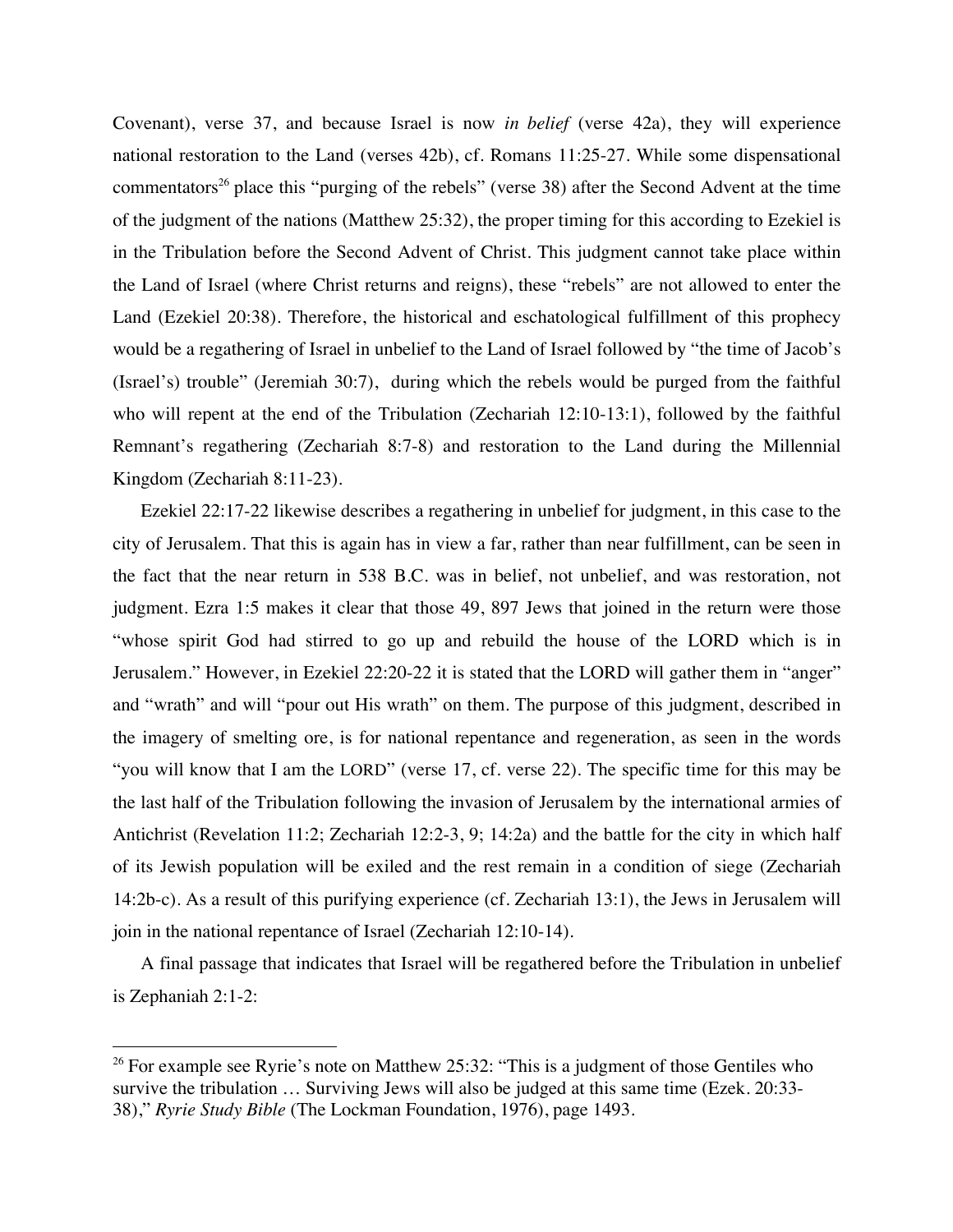**Gather** yourselves together, yes, **gather**, O nation without shame, *before* the decree takes effect – the day passes like chaff – *before* the burning anger of the LORD comes upon you, *before* the day of the LORD's anger comes upon you.

It is clear from verses 2 and 3 that time of the regathering is *before* the Tribulation or "the day of the LORD's anger."<sup>27</sup> It is also evident that the nation is in unbelief since they are described as a "nation without shame" (verse 1), meaning they have not yet repented. For this reason they are threatened with judgment when the Day of the LORD arrives (verses 2-3). Therefore, this passage shows a regathering of the nation in unbelief prior to the Tribulation through which it will be brought to national repentance and its shame will be removed.<sup>28</sup>

Therefore, if Jews have been regathered to the Land of Israel for the first time in history since their dispersion among the nations and have returned in unbelief to form the modern secular State of Israel, just as these texts have predicted, how can we not say that the modern State of Israel is prophetically significant?

 $27$  The preceding chapter defined this day as the eschatological "Day of the LORD" by using this term (Zephaniah 1:7) and numerous other synonyms: 1:8 "day of the LORD's sacrifice"(1:8), "the great day of the LORD" (1:13), "day of wrath, trouble and distress, day of destruction and desolation, day of darkness and gloom, clouds and thick darkness" (1:15), "day of trumpet and battle cry" (1:16), "day of the LORD's wrath" (1:18).

<sup>&</sup>lt;sup>28</sup> Note that Zephaniah 3:11 says "In that day you will feel no shame  $\ldots$ " and parallels Ezekiel 20:38 in the removal of the rebels from Israel prior to Israel's national repentance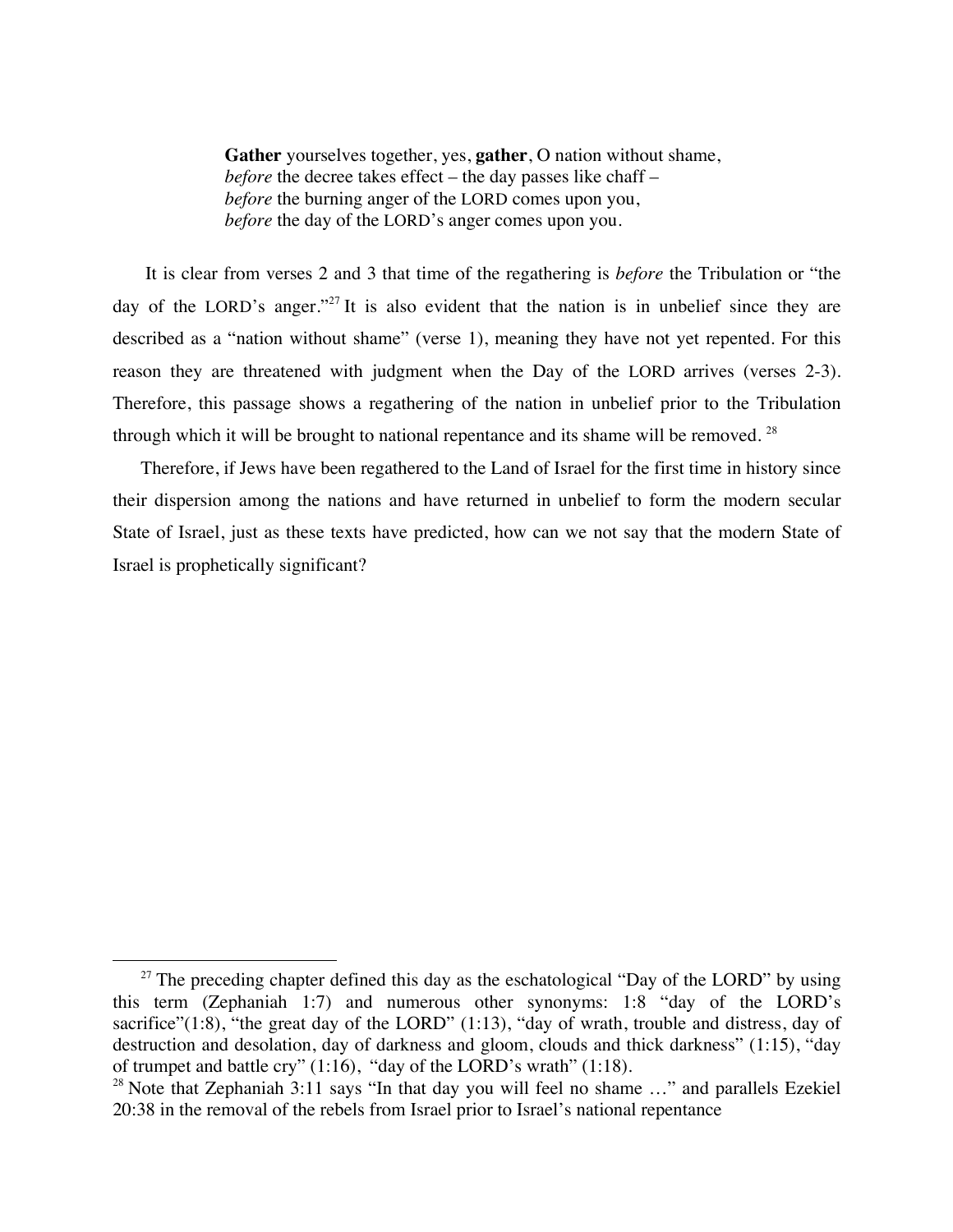# **Israel's Two End-Time Gatherings**



## *(b) Israel will be regathered to the Land through persecution and for judgment.*

Jeremiah 16:15-16 predicts a worldwide regathering of the Jewish people to the Land of Israel through the means of persecution. In verse 16 this means is metaphorically described as "fishermen" and "hunters" who will pursue the Jewish people back to their Land. These pursuers, said to be sent by God, have been used to force the Jewish people back to their Land in preparation for the events that will result in their final restoration. The modern history of Israel reveals that persecution has been the leading cause of the Jewish return to the Land. In the late 19<sup>th</sup> and early 20<sup>th</sup> centuries czarist pogroms and Polish economic discrimination in Eastern Europe motivated the creation of the Zionist Movement. During the Second World War, the attempted genocide of Jews during the Nazi holocaust encouraged international sympathy for the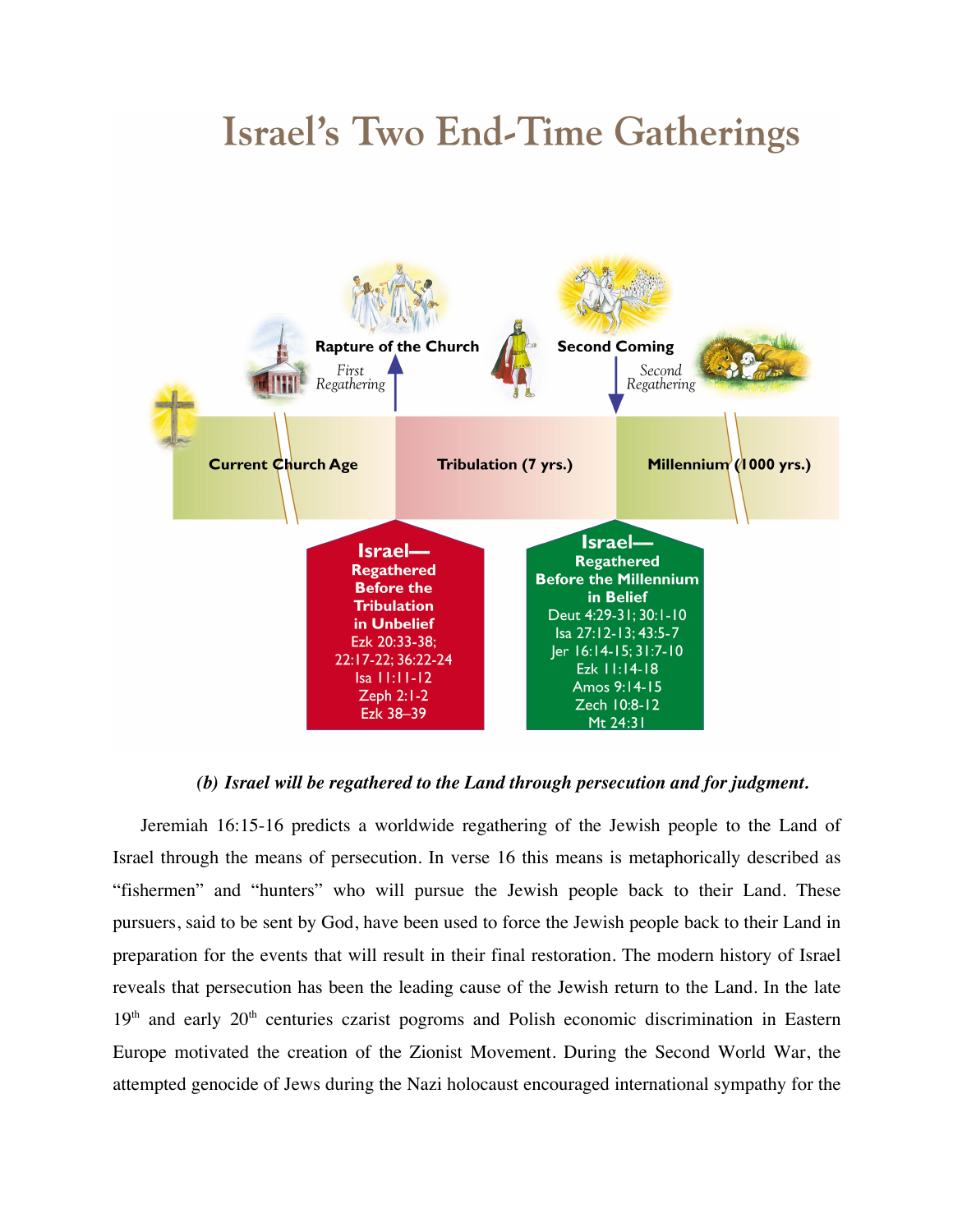Jewish plight and led to the creation of the State of Israel. The Arab-Israel war of 1948-49 then forced Jews from Arab lands and later Soviet repression forced over a million Jews to immigrate to Israel. Over fifty years Israel has had to fight five major wars with its Arab neighbors for its survival and wage an on-going war of attrition with the Palestinians that during last decade Jews has resulted in a growing hostility in the international community toward Israel and provoked a renewed anti-Semitism in Europe. These "fishermen" and "hunters" continue to drive otherwise complacent Jews from the Diaspora to find safe haven in the Jewish State. If this modern history of events has occurred as these prophetic texts have predicted, how can we not say that the modern State of Israel is prophetically significant?

#### *(c) Israel will be regathered to the Land in stages.*

It is often objected that the modern return of the Jewish People has been only partial (part of the Jewish People to part of the Land) and is secular, not spiritual, in nature. However, it is a misconception that all of the Jewish People would return to the Land at once when the process of national regathering was commenced, and that the regathering is singular and would be spiritual in character. The prophetic texts reveal that the regathering would be in two stages – one before the Tribulation and one before the Millennium. The account of Israel's restoration in the vision of the valley of dry bones in Ezekiel 37 depicts a progression from the physical to the spiritual. As Moody professor and author Michael Rydelnik notes:

The bones come to life in stages: first sinews on the bones, then flesh, then skin, and finally, breath of life (37:6-10). Then God told Ezekiel that "these bones are the whole house of Israel" (verse 11) and their restoration is a picture of the way God will bring them "back to the Land of Israel" (verse 12).<sup>29</sup>

As with the previous chapter of Ezekiel (36:24-28), the pattern of successive stages in the process of restoration is first a physical regathering to the Land, followed by a spiritual regathering to the LORD. If this first regathering is in spiritual *unbelief*, then it would be expected to be a secular and political movement, such as is the modern Zionist movement that

 <sup>29</sup> Michael Rydelnik, *Understanding the Arab-Israeli Conflict* (Chicago: Moody Press, 2004), p. 119.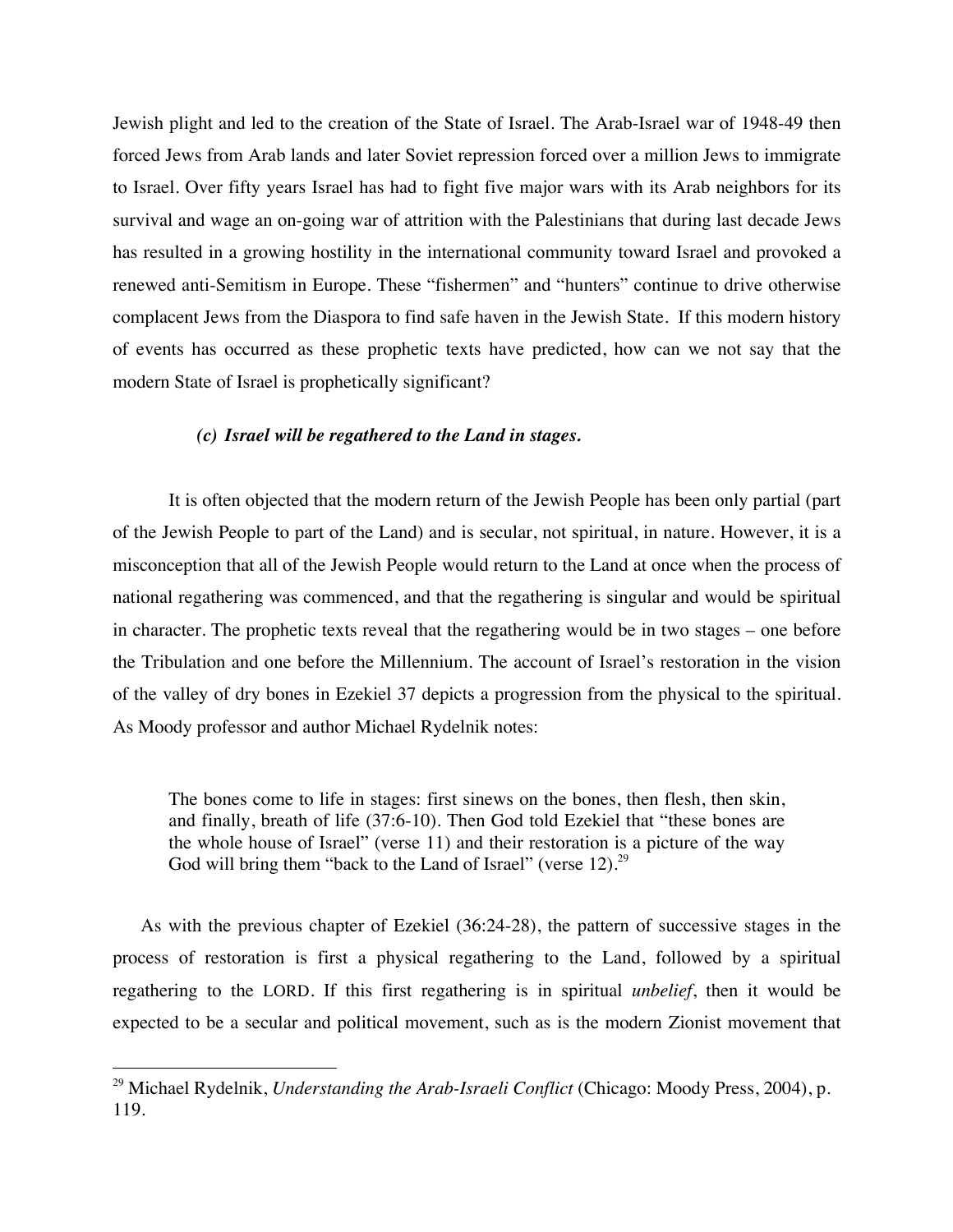led to the establishment of the secular Jewish State. Too, the lack of a spiritual motive to return to the biblical Land would produce only a *partial* physical return from the Diaspora, that is, mostly among Jews in lands experiencing persecution and forced exile, as the majority of Jewish immigrants to Israel have experienced. This would leave the remainder of Jews outside the Land to experience the second regathering at the end of the Tribulation. However, even the limited extent of this first stage of regathering can be said to be geographically from "the four corners of the earth" in harmony with the worldwide pattern of prophetic return. The second regathering, then, which would follow a time of worldwide Jewish persecution in the Tribulation will result not only in Israel's seeking deliverance physically but also spiritually in a time of national repentance (Luke 21:25-28). Therefore, just as the Jewish dispersion occurred in successive stages over time (722 B.C., 586 B.C., A.D. 70, A.D. 115, et. al), so the Jewish regathering can be seen to occur in stages modern and future (before the Tribulation, e.g. 1897, 1948, 1967, and at the end of the Tribulation). If the regathering is in stages, and the first regathering of the Jewish people to their Land is the historic modern regathering, how can we not say that the modern State of Israel is prophetically significant?

#### *(d) Israel's two regatherings will be sequential and without interruption.*

Despite the previous arguments, the common hesitation of futurists in ascribing prophetic significance to the modern Jewish State is the uncertainty that the modern State of Israel is the *same* Israel of prophets predictions. In other words, "How do we know that the modern Jewish State might not be wiped out by its many enemies and the Jewish people again driven out of the Land and scattered among the nations to be brought back sometime in the future to fulfill these prophecies? One response to this might be that if this were to happen, there would be no way anyone could ever know that a future return to the Land was the return that would fulfill prophecy. If the Jews could be dispersed again after returning to the Land, there is nothing to prevent this from reoccurring many times more. Therefore, it would be impossible to know when a return was of prophetic significance. A response to this might be that this is precisely the point, no one can know if a return to the Land is prophetically significant until after prophecy has begun to be fulfilled. On this basis, no one in the age of the Church is able to know if a modern Israel is prophetically significant because prophecy will not begin to be fulfilled until after the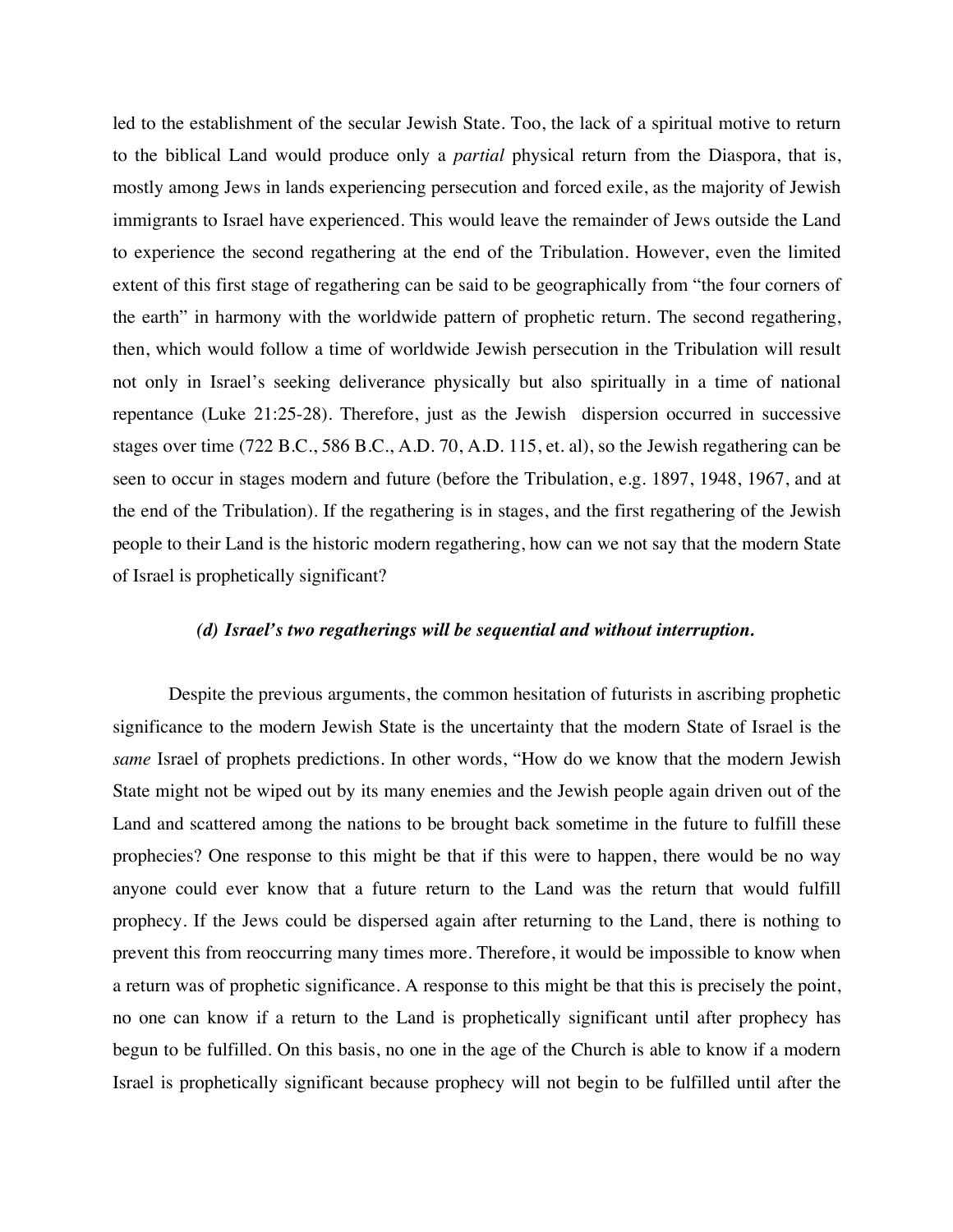Church has been Raptured and the seventieth week of Daniel commences. However, is this prophetic agnosticism warranted?

Arnold Fructenbaum has proposed an answer to this dilemma in his interpretation of an uninterrupted temporal sequence of regatherings in Isaiah  $11:11-12.^{30}$  If his understanding is correct, the text requires that the present Israel be the Israel that will remain in the Land to experience prophetic fulfillment in the end time. This passage reads:

11Then it will happen on that day that the LORD will again the second time $31$ *regather* with His hand the remnant of His people [the Jewish People] who remain from Assyria (Greater Syria), Egypt, Pathros (Upper Egypt), Cush (Ethiopia), Elam (Iran), Shinar (Iraq), Hamath (Middle Syria), and from the islands of the sea (Mediterranean coastlands). 12And He will lift up a standard for the nations, and will assemble the banished ones of Israel, and will gather the dispersed of Judah from the four corners of the earth .

The context of this passage is clearly eschatological (cf. verses 1-10), as the prophetic formula <wyb awhh ("on that day"), a temporal prophetic marker (cf. Isaiah 7:18-25; 10:20-23) indicates. The setting then is the ultimate period of prophetic fulfillment in the Messianic Kingdom, with verses 1-5 describing the Second Advent of Messiah in judgment to rule the earth, verses 6-9 depicting the peaceful conditions of restoration under the New Covenant, and verse 10 introducing Israel's national repentance toward and return to the Messiah. Verses 11-12

<sup>&</sup>lt;sup>30</sup> Arnold Fructenbaum, Radio Manuscript #189 "The Modern State of Israel in Bible Prophecy" (Tustin, CA: Ariel Ministries), p. 6.

 $31$  It should be noted that although the Masoretic text clearly reads tyny ("the second time"), most critical commentaries along with BHS have argued it is a scribal error (because it is superfluous with [VSWV, "happen once again"). They have emended tyny ("the second time") on the basis of the Arabic *sanija* ("be high"),even though there is no evidence for this meaning in Hebrew. With this change the text then reads twnc ("lift up") and with dy ("hand") to read wdy twnv ("lift up His hand"). There is some support for this from the LXX which reads prosqhvsei kuvrios tou` dei`xai thvn cei`ra au?tou` ("the Lord will stretch forth His hand again") and in comparison with Isaiah 49:22 which reads wdy tac ("raise high his hand"). However, there is no warrant for this emendation and the Aramaic Targum clearly supports tynv ("a second time") with its paraphrase: "the Lord shall display His might a second time." While one anticipates that there should be a verb before wdy ("His hand"), it may be implied from the context. However, even if one were to accept the emendation, the term "again" implies the idea that this is a second deliverance. However, it is my opinion that the redundancy ("again … second time") is intentional to make the point of two regatherings and for this reason in my translation I have supplied as the implied verb "regather."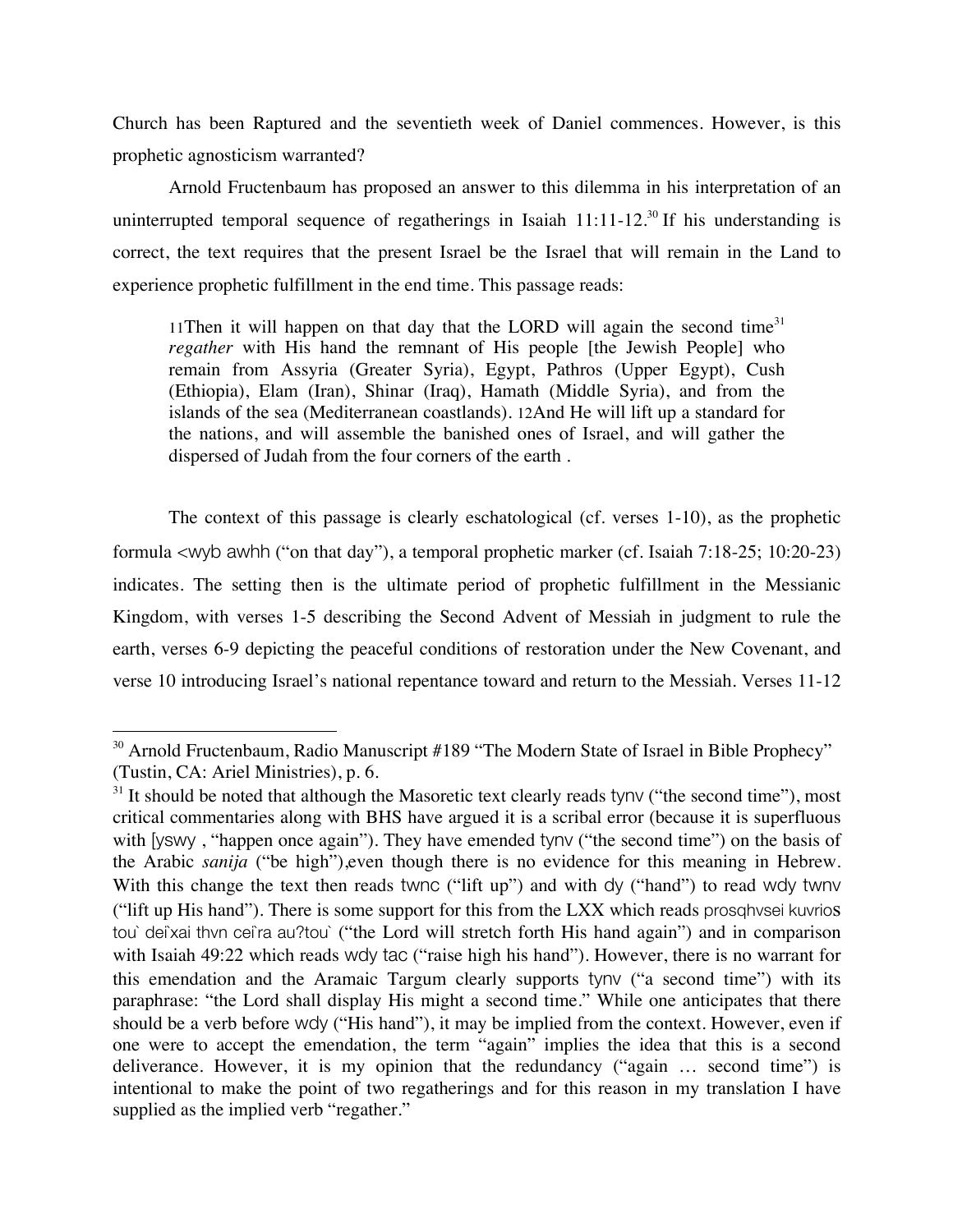continue this theme, revealing the time and extent of the end time regathering. Notice that the universal regathering to the LORD is said to occur when "the LORD again recovers *the second time* with His hand." This "second time" has been thought by commentators to be either the return from Babylon at the beginning of the Persian period or subsequent to the destruction of Jerusalem in A.D. 70. However, given the eschatological context, it is evident that the "second time" will be the "last time," since this restoration is the final one for Israel characterized by the end of hostilities with Israel's enemies, the agents of its prior dispersions (verses 14-16; cf. Isaiah 2:3-4). If then, the "second time" is the "last time," when is the "first time" implied in the text? Like the "second time" it too must be a time of international regathering to Israel by God's hand. If we go back into Israel's history of regathering we find an exodus from Egypt and a restoration from Babylon.

However, neither of these regatherings can satisfy the specific geographic and temporal conditions of this prophetic text because they were regatherings from only one place (Egypt, Babylon=Persia), and not from "the four corners of the earth." Also, each of these historic regatherings had a subsequent exile follow their return. But, how many exiles and returns can you have between a "first time" and a "second time"? How many numbers are there between one and two? The answer is none! According to Matthew 24:30-31 the last regathering of Israel to the LORD will be in national repentance at the time of His coming at the end of the Tribulation. This "last time" or "second time" regathering (according to Isaiah) is followed the establishment of the Kingdom for Israel and the judgment of the nations (Matthew 25:31-46), ending forever Israel's fear of exile. Notice that the "second time" regathering as a time of repentance indicates that national Israel existed in a state of unbelief prior to this (cf. Zechariah 12:10-14; 14:4; Romans 11:25-27). Moreover, the context makes it apparent that the Nation was already in the Land of Israel. Therefore, the "first time" regathering must be sought immediately before this in a time in which Israel has returned to the Land in unbelief. The "first time" regathering of Jews to the Land of Israel is the modern one, and since there cannot be another dispersion before the "second time" regathering, the modern State of Israel will remain in possession of the Land to fulfill end time prophecy just as the Jewish people will remain in existence among the nations for the "second time" regathering, according to prophecy. In addition, the acceptance of this interpretation requires us to accept that the modern return of Israel to the Land (even in unbelief) is a divinely ordained event ("by His hand") and therefore part of God's prophetic program.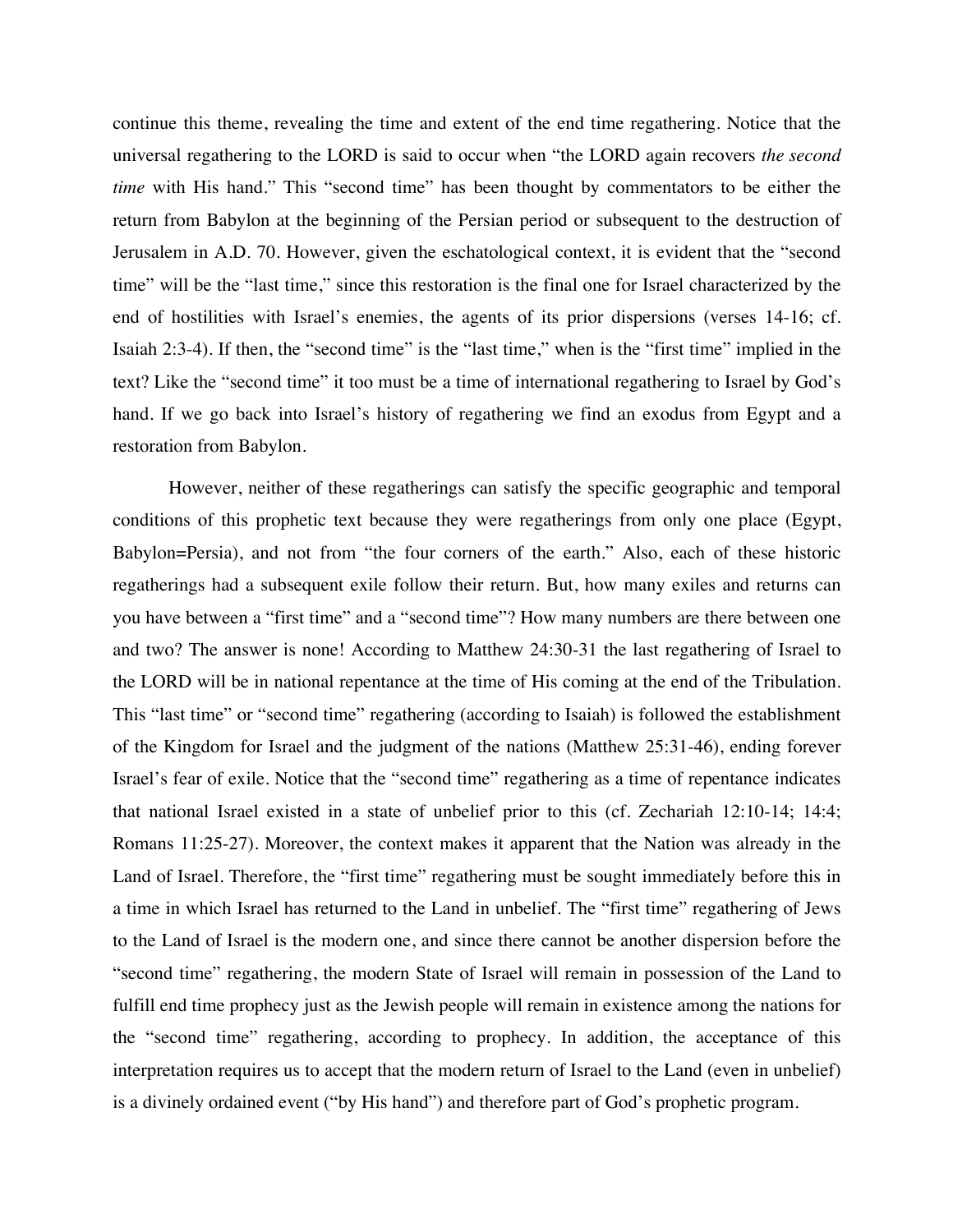#### *(e) Modern Israel parallels the Israel predicted to exist in the End time.*

In order for the prophetic texts concerning Israel to have a literal fulfillment, futurists in the past expected that at some point in history (1) the Jewish People would have to return to their ancient homeland, "the Land of Israel," (2) they would have to regain their national status as "the people of Israel," and (3) they would again be in an adversarial position with the Gentile nations. The prophecy of Gog and Magog in Ezekiel 38-39 describes a situation and condition that fulfills this predicted pattern. Set in an eschatological context (Ezekiel 33-48), the text specifically states that its fulfillment "will come about in the last days" (38:16). At this time "the people of Israel" are described as living in "the cities of Israel" in "the Land of Israel"(38:14, 18-19; 39:9). According to Ezekiel 37:25 this Land is "the land that I [God] gave to Jacob (Israel) My servant, in which your fathers lived." Ezekiel 38:8 also states that the Jewish People who had retuned to the Land had been "gathered from many nations" (a worldwide regathering). The regathering of Jews from exile in 538 B.C. had only been from one nation (Babylon). Only in our modern period have we witnessed a regathering of Jews to Israel from "many nations" in accord with this prophecy.

Ezekiel's Gog and Magog prophecy also speaks of "the mountains of Israel"(39:2, 4, 17). This mountainous region that extends the length of the country did not become a part of the modern State after the Six Day War of 1967. Only then could this region again be properly called "the mountains of Israel." Before this date it was under a succession of foreign rulers until wrested from Jordan (who last controlled it from 1948-1967). This is in harmony with Ezekiel 38:8, 12 which states that this mountainous land before being restored to Israel had been under "the sword" (foreign dominion). The text further states that the Land had been "a continual waste." History affirms that under foreign domination, and especially under the 400 years of Ottoman Turkish domination, the once fertile mountain region (particularly in the north) had been denuded and had eroded into a wasteland.

It is also significant that this territory of biblical Judea and Samaria, known today as "the West Bank," is, like the rest of the modern State, in a state of contention with the surrounding nations and even the nations of the world. Ezekiel 38-39 is a prophecy that uniquely details a future invasion of Israel by a huge alliance of foreign nations (38:3-13). Interestingly, Ezekiel's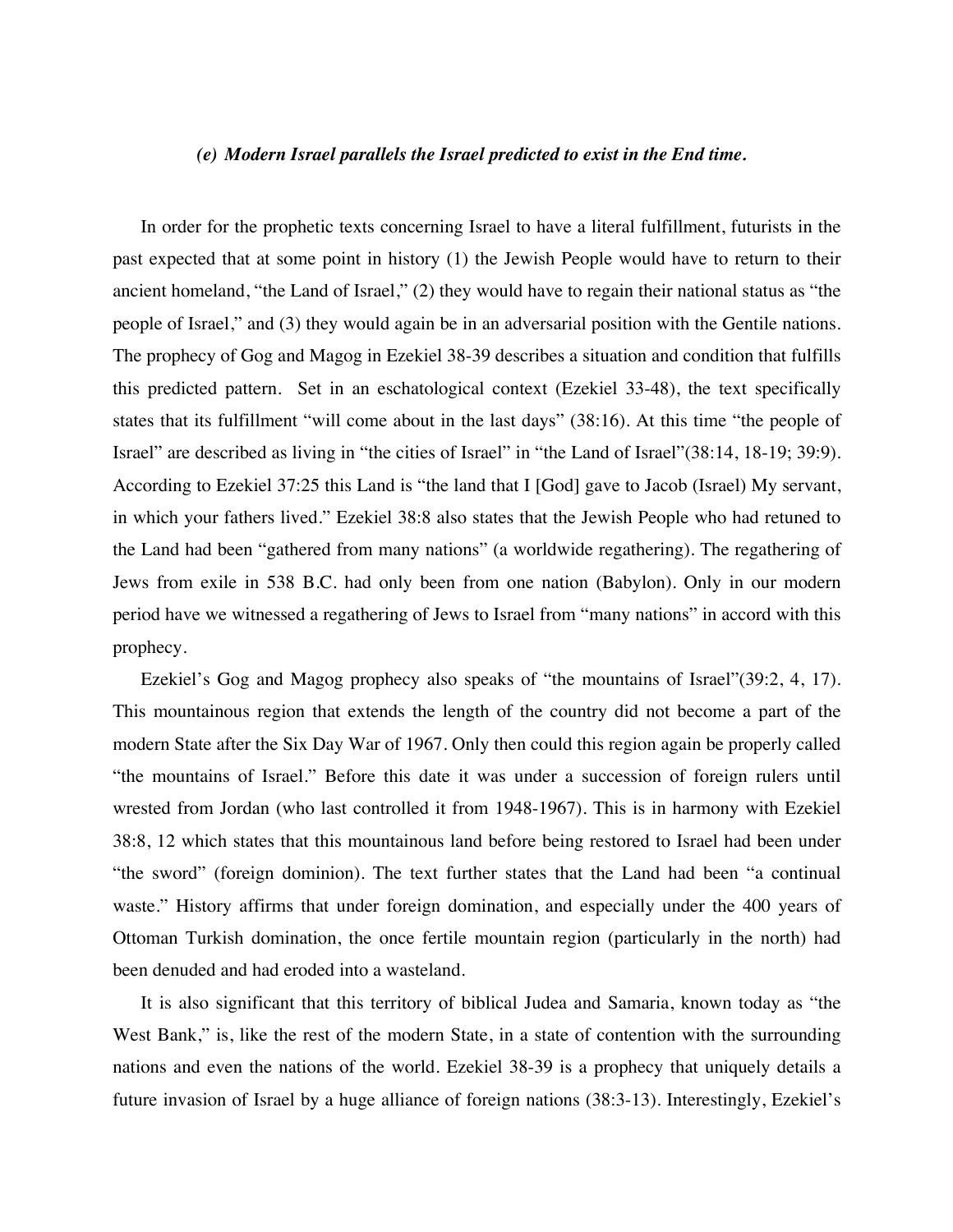prophecy also provides the detail that at the time of this invasion the people of Israel are living "securely, all of them" in a "land of unwalled villages" (38:8, 11). This would not have been true of ancient Israel where cities were typically surrounded by a defensive wall, but only in the modern era in which Israel's military has afforded the Nation unparalleled security and modern methods of warfare have made walled cities unnecessary. Therefore, Ezekiel 38-39 demonstrates that an Israel with the conditions presently experienced by the modern State was predicted to exist before final prophetic fulfillment would be possible.

Other texts also reveal that the Israel of the end time will have conditions that parallel those existing in the modern Jewish State. Daniel 9:27 depicts Israel in the Land, in possession of the Land, and in the city of Jerusalem when the seventieth week of Daniel starts. It also speaks of a "covenant" being made between the Jewish leadership ("the many") and a foreign leader ("the prince that shall come," verse 26). In order for any covenant to be legally binding and enforceable both parties must be recognized entities that have the authority and power to fulfill the terms of the agreement. Since this verse implies that the covenant has something to do with the restoration of the Temple and the sacrificial system, it is understood that the Jewish leaders have a control in the city that qualifies them as partners in the contract. Matthew 24:16 likewise implies that Jewish law (the Sabbath) is being observed in the Land, another factor that indicates Jewish control of the city or at least freedom from foreign rule that would restrict the free exercise of the Jewish religion. Today, the modern Jewish State fulfills all of these conditions, including having sovereignty (whether fully exercised or not) over the Temple Mount.

If the modern State of Israel parallels the Israel for the end time, how can we not say that the modern State of Israel is prophetically significant?

#### *A Final Note*

It may still be asked, how do we *know* that the establishment of the modern Jewish State in 1948 was prophetically significant? In response it may be asked, how do we know that the dispersion of the Jews and the destruction of the Jewish State in A.D. 70 was prophetically significant? The event of dispersion and destruction was certainly prophesied, but no date was given when this would occur. After A.D. 70 Jews continued to live in the Land and even marshaled sufficient forces to wage a second Jewish revolt against Rome. Yet, both Jewish and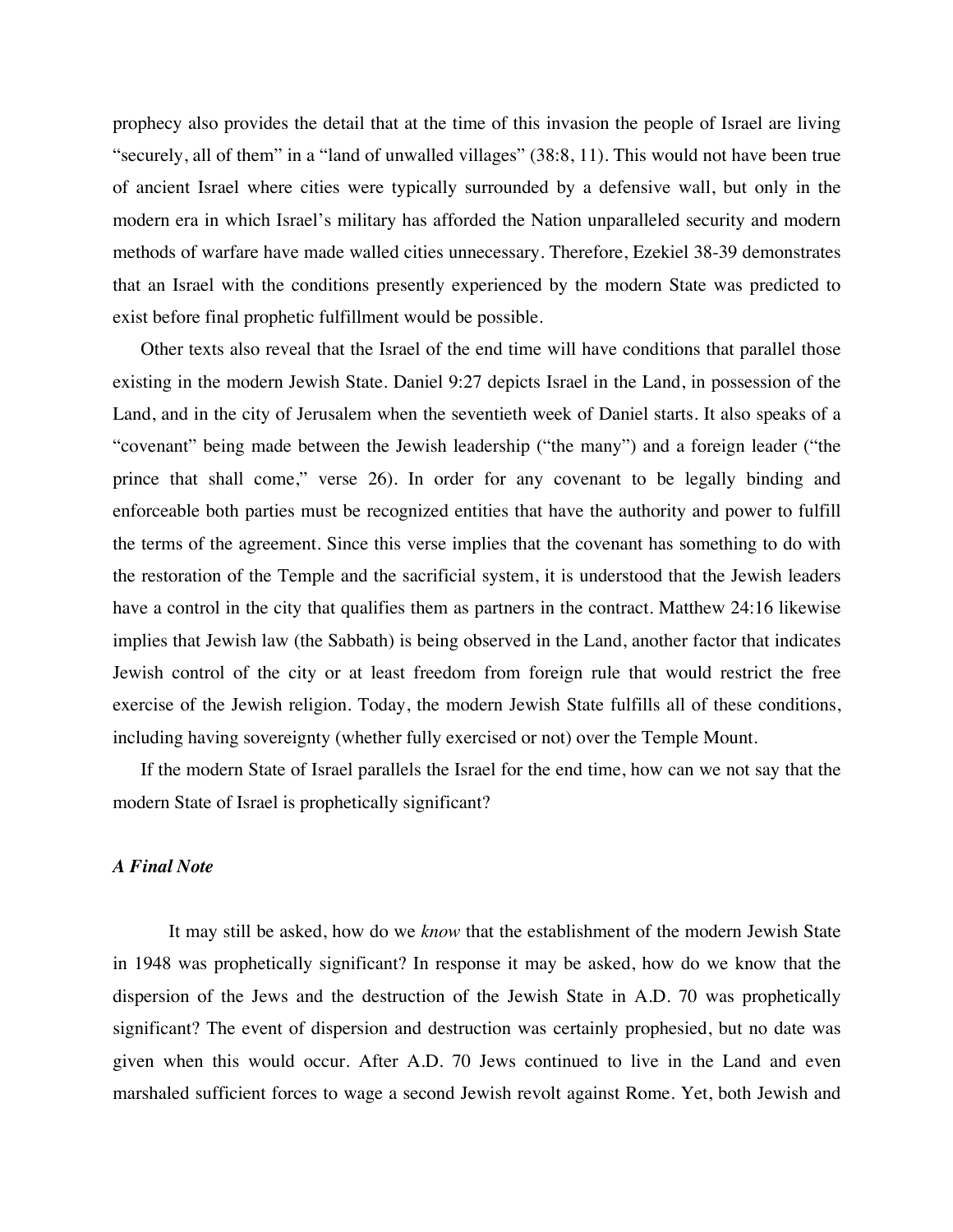Christian historians have accepted the Roman dispersion and destruction in A.D. 70 as the prophetic fulfillment of divine judgment against the Jewish nation? One reason for this was that this judgment was the *first* experience of Jewish exile from the Land since the Babylonian Captivity, and being *like* that judgment (with the destruction of the city and the Temple), it was evident that A.D. 70 marked a pivotal point in Jewish history.<sup>32</sup>

The parallels between the end of Jewish independence in the Land of Israel marked historically by the date of A.D. 70 and the reestablishment of Jewish independence in the Land of Israel marked by the date of 1948 should be observed. Just as with the event of Jewish dispersion, the event of Jewish regathering to the Land was certainly prophesied but no date was given. The Zionist movement and waves of Jewish immigration to the Land of Israel in the  $19<sup>th</sup>$ and early 20<sup>th</sup> centuries, after nearly 2,000 years of dispersion from the Land, called attention to a new direction in God's movement of history, but 1948 was the time when the existence of the Jewish State began and ended the *necessary condition* of Diaspora. Jews may have continued to live in the Diaspora after 1948, just as Jews continued after to live in Israel after A.D. 70, but in either case this does not change the fact that an event of prophetic significance took place. Therefore, just as the dispersion of the Jewish people among the nation from the Land of Israel (the Diaspora) was deemed prophetically significant (of God's judgment), so the return of Jewish People from the Diaspora to the Land of Israel must also be considered prophetically significant (of God's restoration). For this reason, the creation of the modern Jewish State in1948 has the prophetic significance of beginning the process of regathering from the nations (in unbelief) that will be followed by a further regathering (in belief) in preparation for the time of Israel's restoration in the Millennial Kingdom.

## **Conclusion**

Evangelicals, and especially Christian Zionists and dispensationalists, are deeply divided over how to interpret the question of the prophetic significance of the modern State of Israel. Opponents of ascribing any theological significance to the Jewish State contend that those who

 $32$  It was also recognized that since both the destruction of the First and Second Temples occurred on the same day (the  $9<sup>th</sup>$  of the Hebrew month of Av), that the destruction was a divinely ordered judgment.